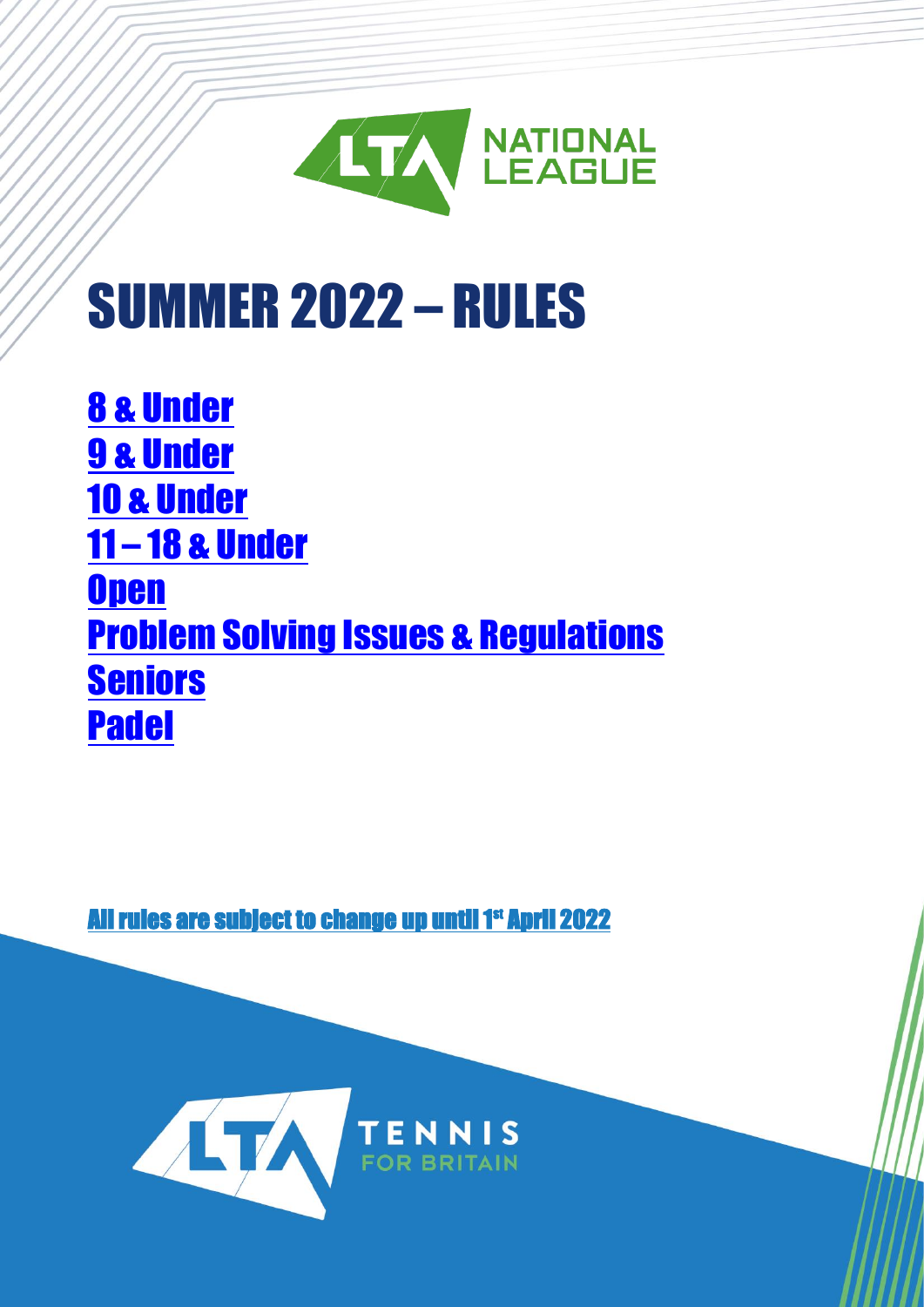# **8&U Age Group Rules (County Tier)**

# **1. Eligibility**

**Venue Eligibility**

1.1 Entry to LTA National League ('the Competition') is open only to LTA registered venues, defined as Associates in Rule 28 of the LTA.

# **Team Eligibility**

- 1.2 Event: Mixed 8 & under (born in 2014 or later).
- 1.3 A venue may enter more than one team in the event.
- 1.4 Where a venue has two or more teams in the event, the 'A' team should be the strongest team, and if applicable, the 'B' team should be stronger than the 'C' team etc.
- 1.5 Where a venue has two or more teams in the event, a player may 'play up' on a maximum of one occasion without loss of eligibility in their lower team. Once a player has represented a higher team on more than one occasion, they are no longer eligible to represent the lower team. In the case of a venue having two teams in the same division, players will only be able to play for the team they represent in their first match.

#### **Player Eligibility**

1.6 A player may only:

- I. Represent one venue in the National League Summer competition.
- II. Play in a maximum of two age groups.
- 1.7 All players must:
	-
	- I. Have an LTA Advantage Membership number which links to the venue they are competing for.<br>II. Be a member of the LTA registered venue they are competing for as of 1 April 2022 and commi Be a member of the LTA registered venue they are competing for as of 1 April 2022 and commit to representing that venue.
	- III. Be of the correct age (see rule 1.2).

#### **2. Competition Structure**

2.1 County Tier

Teams shall be entered in a County Tier league based on their LTA venue registration code. Each league will be divided into divisions of 3-6 teams. Each team will play each other team in their division at least once. Counties may run a central venue event at 8&U.

#### **3. Match Arrangements**

Time & Date

Fixtures shall be played on the fixed dates specified. It is both team captains' responsibility to contact each other before the fixture. There will be flexibility to play before a fixed date if both teams agree and there is prior consent from the league organiser. Fixtures scheduled on Saturday match dates can be played on the immediate Sunday following (next day) if both team captains agree. There will also be flexibility for teams to play one or more fixtures on the same day at the same venue with agreement of the opposing teams and the league organiser. If opposing teams don't agree the fixture is to be played on the fixed date specified.

Matches are to start between 10am-2pm unless both teams agree otherwise, or the league organiser instructs differently. The home team must confirm start time with the away team a minimum of 14 days before the match date. It is both team captains' responsibility to contact each other to confirm start times. By the Tuesday, the week prior to the fixture, the away team must also confirm their team's attendance. 3 rubber points may be deducted from the match accumulated league total at the discretion of the league organiser for none compliance from either team. Each team must have an adult captain (age 18+) present at each match. The home team captain shall be responsible for welcoming the away team and organising refreshments (Covid-19 restrictions depending).

If a central venue format is being used, the league organiser will be in touch directly with the relevant teams with further information.

#### 3.2 Courts and Equipment

The home venue shall provide a minimum of 2 red courts (preferably 4); supply the court equipment and set-up the court in line with the Competition Framework - [www.lta.org.uk/8-9-10competitions/](http://www.lta.org.uk/8-9-10competitions/)

3.3 Balls

The home team shall supply a minimum of 3 red balls (sponge for indoor; felt for outdoor) for each rubber.

#### 3.4 Match Format

A match shall consist of 16 singles rubbers. Each player shall play all opposing players. There will be no doubles rubbers at 8&U. Counties using a central venue format are permitted to adjust the match format at their discretion.

#### 3.5 Team Format

A team shall consist of 4 players of any gender. There are no additional players or substitutions permitted at a match.

#### 3.6 Singles Nominations

At least 15 minutes before the start time of each fixture, team captains must nominate in writing (on a National League scorecard) their singles players which should be in order of merit.

#### Singles Playing Order

Players should play in order of merit as determined by the team captain. Boys and girls may play against one another. Team Captains are encouraged, in the spirit of providing an enjoyable and competitive experience, to nominate in order of playing standard i.e., strongest player should play as singles 1, second strongest player as singles 2 and so on.

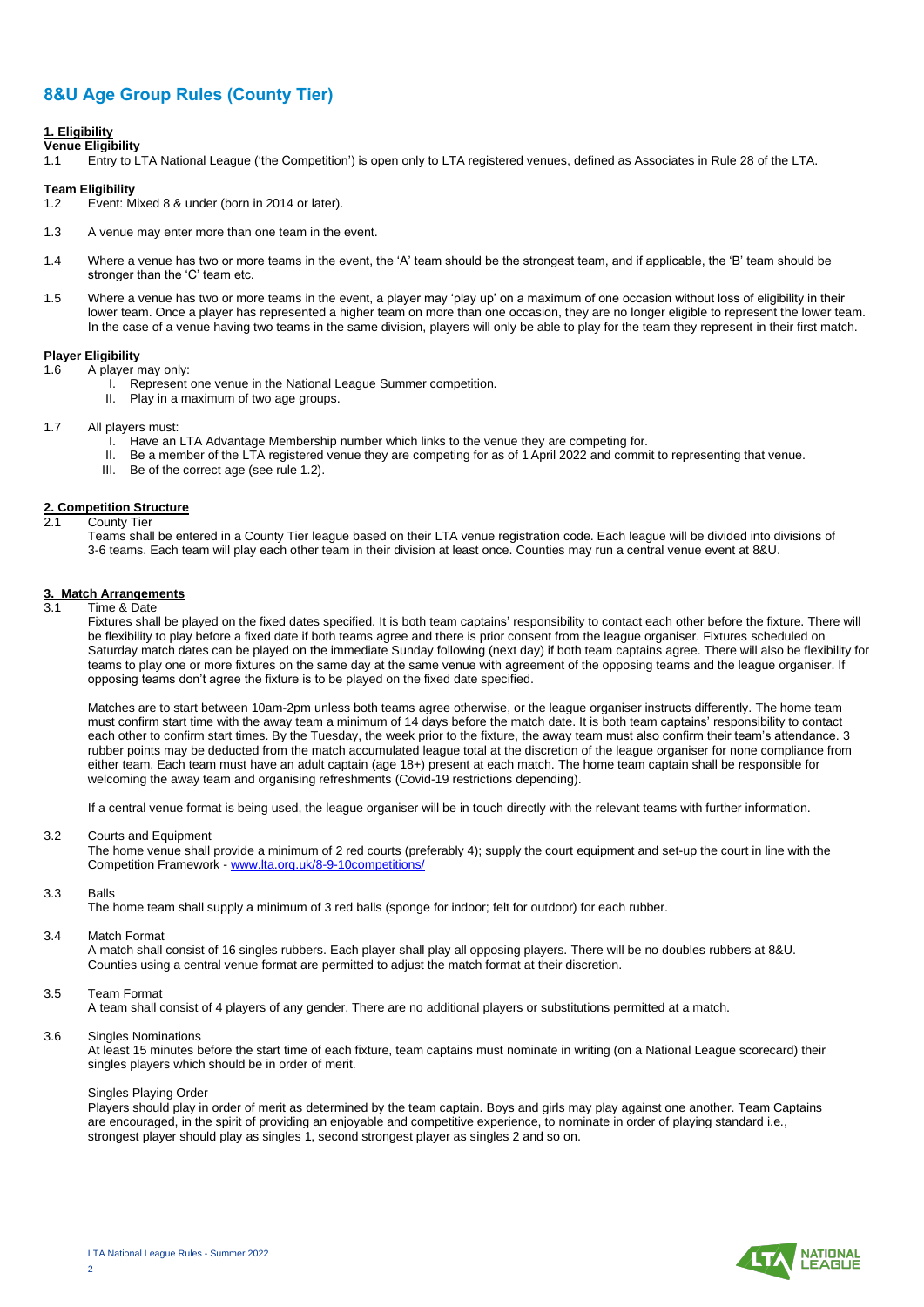# 3.7 Order of play (based on 4-red courts)

|         | Court 1        | Court 2          | Court 3          | Court 4    |
|---------|----------------|------------------|------------------|------------|
| Round 1 | 1 v 1          | 2 <sub>v</sub> 2 | $3v$ 3           | $4 \vee 4$ |
| Round 2 | 1 <sub>v</sub> | 2 v 1            | 3 <sub>v</sub>   | $4 \vee 3$ |
| Round 3 | 1 v 3          | 2 <sub>v</sub>   | $3v$ 1           | $4 \vee 2$ |
| Round 4 | 1 v 4          | 2 <sub>v</sub>   | 3 <sub>v</sub> 2 | 4 v 1      |

Each round should take approximately 15 minutes. Matches should follow one another immediately. Home players stay on the same court.

# 3.8 Rubber Scoring

|     | Set 1                                        |
|-----|----------------------------------------------|
| 8&U | Match Tie Break (to 10 points, with 2 clear) |

# 3.9 Match Scoring

A team is awarded 2 points for each rubber won.

#### 3.10 Match Result

The team with the most rubber points shall win the match. If teams are level on rubbers the match shall result in a draw. A team will receive 2 match points on the league table for a match win and 1 match point for a draw.

Both captains must complete and sign the National League scorecards and retain their copy. The winning captain (or home captain if a draw) must then submit the result online within 48 hours. The result may be added by the losing team captain if agreed on match day. Any teams found guilty of submitting false results shall be subject to rule 17.2.

# 3.11 Division Standings

- The final standings in each division shall be determined by the following:
	- I. The team with the greatest number of match points.
	- II. If match points are equal, the team with the greatest number of rubber points.
	- III. If only two teams are level on match points and rubber points: their head to head result.
	- IV. If more than 2 teams are level, the round robin rule in the LTA Competition Regulations will determine the league standings.

# **Red** Equipment & court lay-out

For more information, please visi[t www.lta.org.uk/8-9-10competitions/](http://www.lta.org.uk/8-9-10competitions/)

| Ball:<br>Red (sponge indoor, felt outdoor)             |                  |
|--------------------------------------------------------|------------------|
| Court:<br>11m x 5.5m (ok to use badminton court lines) |                  |
| Net Height:                                            | 80cm             |
| <b>Recommended Racket Size:</b>                        | Up to 58cm (23") |

<span id="page-2-0"></span>

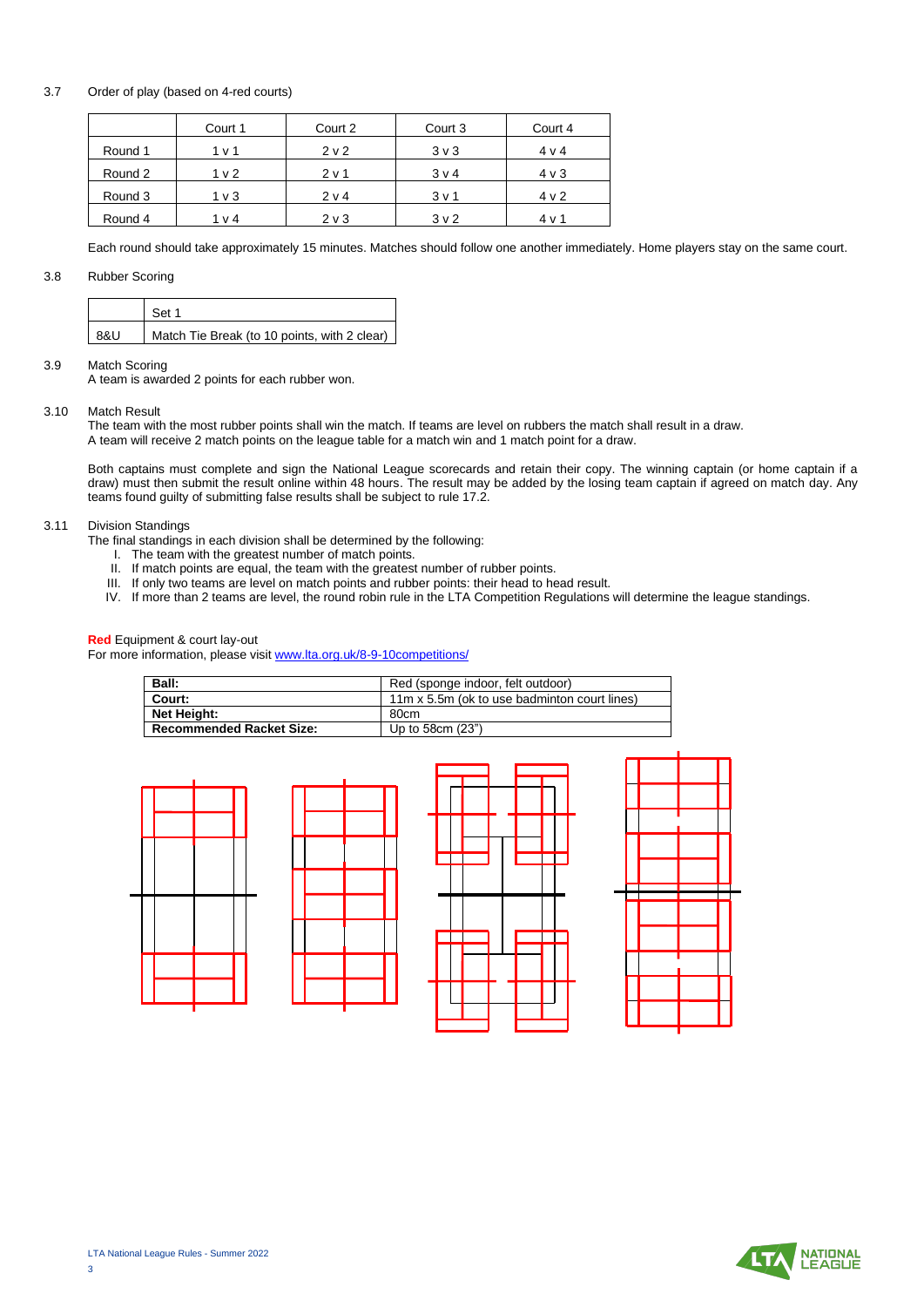# **9&U Age Group Rules (County Tier)**

# **4. Eligibility**

#### **Venue Eligibility**

4.1 Entry to LTA National League ('the Competition') is open only to LTA registered venues, defined as Associates in Rule 28 of the LTA.

# **Team Eligibility**

- 4.2 Event: Mixed 9 & Under (born in 2013 or 2014). Passport players will be allowed to play up in line with the Player Passport system.
- 4.3 A venue may enter more than one team in the event.
- 4.4 Where a venue has two or more teams in the event, the 'A' team should be the strongest team, and if applicable, the 'B' team should be stronger than the 'C' team etc.
- 4.5 Where a venue has two or more teams in the event, a player may 'play up' on a maximum of one occasion without loss of eligibility in their lower team. Once a player has represented a higher team on more than one occasion, they are no longer eligible to represent the lower team. In the case of a venue having two teams in the same division, players will only be able to play for the team they represent in their first match.

#### **Player Eligibility**

4.6 A player may only:

- I. Represent one venue in the National League Summer competition.
- II. Play in a maximum of two age groups.
- 4.7 All players must:
	- I. Have an LTA Advantage Membership number which links to the venue they are competing for.<br>ILI Be a member of the LTA registered venue they are competing for as of 1 April 2022 and comm
	- II. Be a member of the LTA registered venue they are competing for as of 1 April 2022 and commit to representing that venue.<br>III. Be of the correct age (see rule 4.2).
	- Be of the correct age (see rule 4.2).

# **5. Competition Structure**

#### 5.1 County Tier

Teams shall be entered in a County Tier league based on their LTA venue registration code. Each league will be divided into divisions of 3-6 teams. Each team will play each other team in their division at least once. Counties may run a central venue event at 9&U.

# **6. Match Arrangements**

Time & Date

Fixtures shall be played on the fixed dates specified. It is both team captains' responsibility to contact each other before the match. There will be flexibility to play before a fixed date if both teams agree and there is prior consent from the league organiser. Matches scheduled on Saturday's can be played on the immediate day after the match date (next day) if both team captains agree. There will also be flexibility for teams to play one or more matches on the same day at the same venue with agreement of the opposing teams and the league organiser. If opposing teams don't agree the match is to be played on the fixed date specified.

Matches are to start between 10am-2pm unless both teams agree otherwise, or the league organiser instructs differently. The home team must confirm start time with the away team a minimum of 14 days before the match date. It is both team captains' responsibility to contact each other to confirm start times. By the Tuesday, the week prior to the fixture, the away team must also confirm their team's attendance. 3 rubber points may be deducted from the match accumulated league total at the discretion of the league organiser for none compliance from either team. Each team must have an adult captain present at each match. The home team captain shall be responsible for welcoming the away team and organising refreshments (Covid-19 restrictions depending).

If a central venue format is being used, the league organiser will be in touch directly with the relevant teams with further information.

#### 6.2 Courts and Equipment

The home venue shall provide 2 orange courts. Where more than one court surface is used, the away team shall have the choice of court allocation. The home team captain shall supply the court equipment and set up the court in line with the National Competition Framework [www.lta.org.uk/8-9-10competitions/](http://www.lta.org.uk/8-9-10competitions/)

#### 6.3 Balls

The home team shall supply a minimum of 3 orange balls for each rubber.

#### 6.4 Match Format

A match shall consist of 8 singles and 2 doubles rubbers. Counties using a central venue format are permitted to adjust the match format at their discretion.

# 6.5 Team Format

A team shall consist of 4 players of any gender. There are no additional players or substitutions permitted at a match.

# 6.6 Singles Nominations

At least 15 minutes before the start time of each match, team captains must nominate in writing (on a National League scorecard) their singles players, in order of merit.

#### Singles Playing Order

Players should play in order of merit as determined by the team captain. Boys and girls may play against one another. Team Captains are encouraged, in the spirit of providing an enjoyable and competitive experience, to nominate in order of playing standard i.e., strongest player should play as singles 1, second strongest player as singles 2 and so on.

# 6.7 Doubles Pairings

Pair 1: Singles players 1&2. Pair 2: Singles players 3&4.

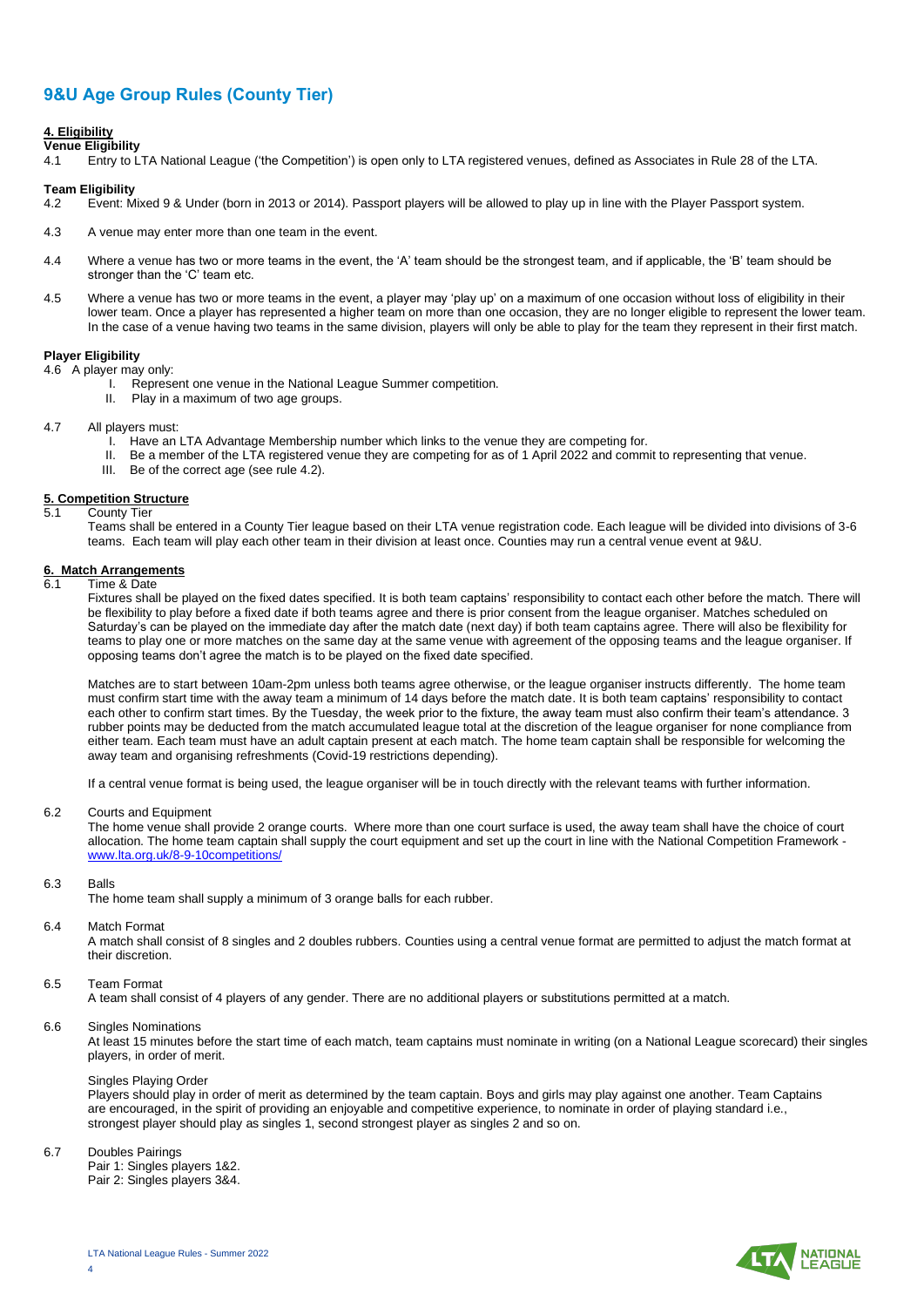# 6.8 Order of Play

|         | Court 1     | Court 2     |
|---------|-------------|-------------|
| Round 1 | Doubles 1   | Doubles 2   |
| Round 2 | Singles 4v4 | Singles 3v3 |
| Round 3 | Singles 1v1 | Singles 2v2 |
| Round 4 | Singles 4v3 | Singles 3v4 |
| Round 5 | Singles 2v1 | Singles 1v2 |

Matches should follow one another immediately.

#### 6.9 Rubber Scoring Singles & Doubles

| wigiou a Doubico |                                         |                                         |  |  |
|------------------|-----------------------------------------|-----------------------------------------|--|--|
|                  | Sets 1 & 2                              | Set 3 (if necessary)                    |  |  |
| 9&U              | Tie-Break (to 7 points, 2 clear at 6-6) | Tie-break (to 7 points, 2 clear at 6-6) |  |  |

# 6.10 Match Scoring

A team is awarded 2 points for each rubber won.

#### 6.11 Match Result

The team with the most rubber points shall win the match. If teams are level on rubbers the match shall result in a draw. A team will receive 2 match points on the league table for a match win and 1 match point for a draw.

Both captains must complete and sign the National League scorecards and retain their copy. The winning captain (or home captain if a draw) must then submit the result online within 48 hours. The result may be added by the losing team captain if agreed on match day. Any teams found quilty of submitting false results shall be subject to rule 17.2.

#### 6.12 Division Standings

- The final standings in each division shall be determined by the following:
	- I. The team with the greatest number of match points.
	- II. If match points are equal, the team with the greatest number of rubber points.
	- III. If only two teams are level on match points and rubber points: their head to head result.
	- IV. If more than 2 teams are level, the round robin rule in the LTA Competition Regulations will determine the league standings.

# **Orange** Equipment & court lay-out

For more information, please visi[t www.lta.org.uk/8-9-10competitions/](http://www.lta.org.uk/8-9-10competitions/)

| Ball:                           | Orange                                                |
|---------------------------------|-------------------------------------------------------|
| Court:                          | Singles court: 18m x 6.5m; Doubles court: 18m x 8.23m |
| Net Height:                     | 80cm (at middle of net)                               |
| <b>Recommended Racket Size:</b> | 58cm - 63cm (23" - 25")                               |

<span id="page-4-0"></span>

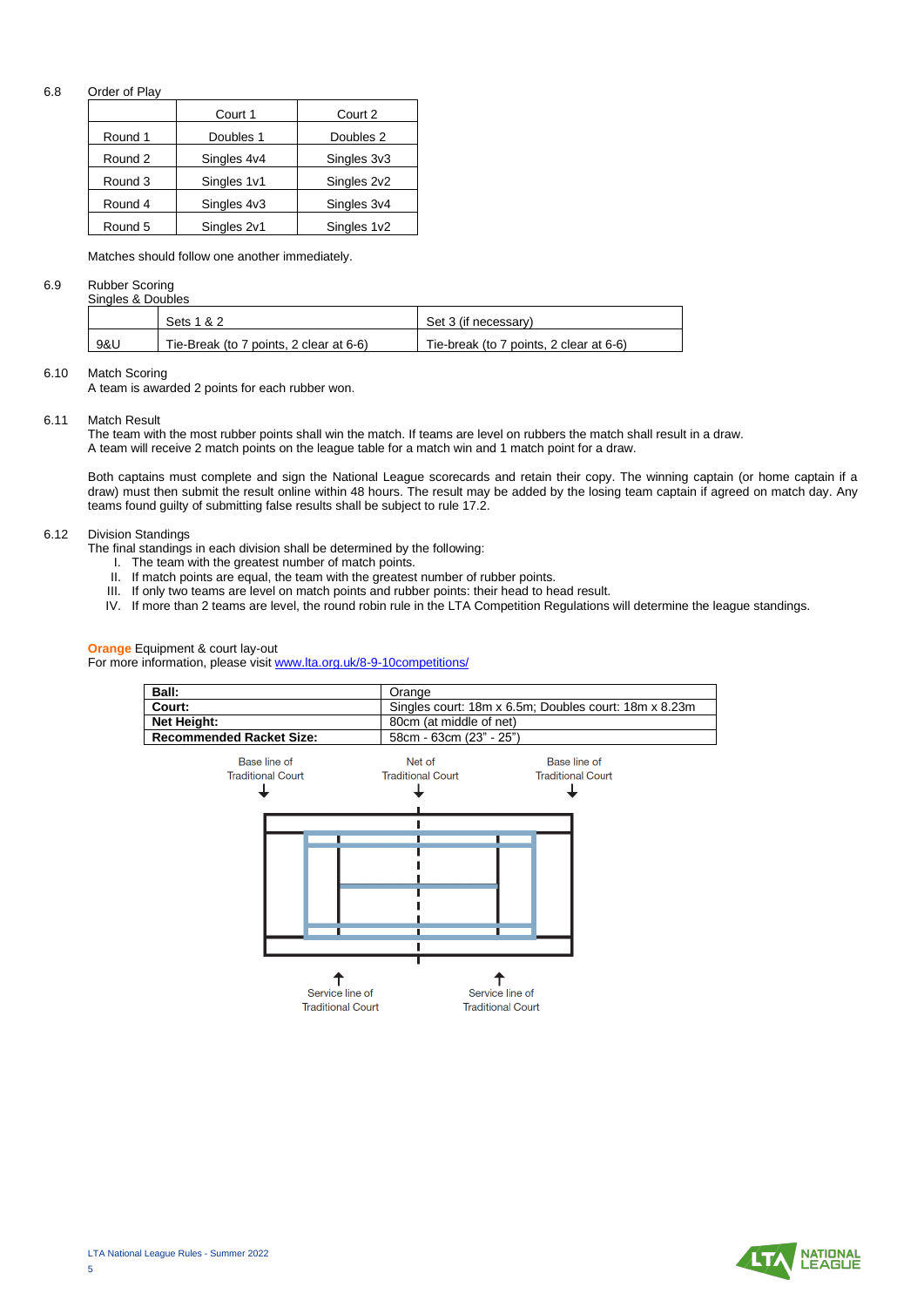# **10&U Age Group Rules (County Tier)**

# **7. Eligibility**

# **Venue Eligibility**<br>7.1 **Entry to L**

7.1 Entry to LTA National League ('the Competition') is open only to LTA registered venues, defined as Associates in Rule 28 of the LTA.

# **Team Eligibility**

- 7.2 Event: Mixed 10 & Under (born in 2012 or 2013). Passport players will be allowed to play up in line with the Player Passport system.
- 7.3 A venue may enter more than one team in the event.
- 7.4 Where a venue has two or more teams in the event, the 'A' team should be the strongest team, and if applicable, the 'B' team should be stronger than the 'C' team etc.
- 7.5 Where a venue has two or more teams in the event, a player may 'play up' on a maximum of one occasion without loss of eligibility in their lower team. Once a player has represented a higher team on more than one occasion, they are no longer eligible to represent the lower team. In the case of a venue having two teams in the same division, players will only be able to play for the team they represent in their first match.

# **Player Eligibility**

- 7.6 A player may only:
	- I. Represent one venue in the National League Summer competition.
	- II. Play in a maximum of two age groups.
- 7.7 All players must:
	- I. Have an LTA Advantage Membership number which links to the LTA registered venue they are competing for.<br>II. Be a member of the venue they are competing for as of 1 April 2022 and commit to representing that venue.
	- Be a member of the venue they are competing for as of 1 April 2022 and commit to representing that venue.
	- III. Be of the correct age (see rule 7.2).

# **8. Competition Structure**

#### 8.1 County Tier

Teams shall be entered in a County Tier league based on their LTA venue registration code. Each league will be divided into divisions of 3-6 teams. Each team will play each other team in their division at least once.

#### **9. Match Arrangements**

9.1 Time & Date

Fixtures shall be played on the fixed dates specified. It is both team captains' responsibility to contact each other before the fixture. There will be flexibility to play before a fixed date if both teams agree and there is prior consent from the league organiser. Fixtures scheduled on Saturday's may be played on the immediate day after the match date (next day) if both team captains agree.

Matches are to start between 10am-2pm unless both teams agree otherwise, or the league organiser instructs differently. The home team must confirm start time with the away team a minimum of 14 days before the match date. It is both team captains' responsibility to contact each other to confirm start times. By the Tuesday, the week prior to the fixture, the away team must also confirm their team's attendance. 3 rubber points may be deducted from the match accumulated league total at the discretion of the league organiser for none compliance from either team. Each team must have an adult captain present at each match. The home team captain shall be responsible for welcoming the away team and organising refreshments (Covid-19 restrictions depending).

# 9.2 Courts

The home team shall provide 2, 3 or 4 courts of the same surface. Where more than one court surface is used, the away team shall have the choice of court allocation.

# 9.3 Balls

The home team shall supply a minimum of 3 green balls for each rubber.

#### 9.4 Match Format

A match shall consist of 4 singles and 2 doubles rubbers.

# 9.5 Team Format

A team shall consist of 4 players of any gender. There are no additional players or substitutions permitted at a match.

# 9.6 Singles Nominations

At least 15 minutes before the start time of each match, team captains must nominate in writing (on a National League scorecard) their singles players in order of merit.

#### Singles Playing Order

Players should play in order of merit as determined by the team captain. Boys and girls may play against one another. Team Captains are encouraged, in the spirit of providing an enjoyable and competitive experience, to nominate in order of playing standard i.e., strongest player should play as singles 1, second strongest player as singles 2 and so on.

#### 9.7 Doubles Pairings

Pair 1: Singles players 1&2. Pair 2: Singles players 3&4.

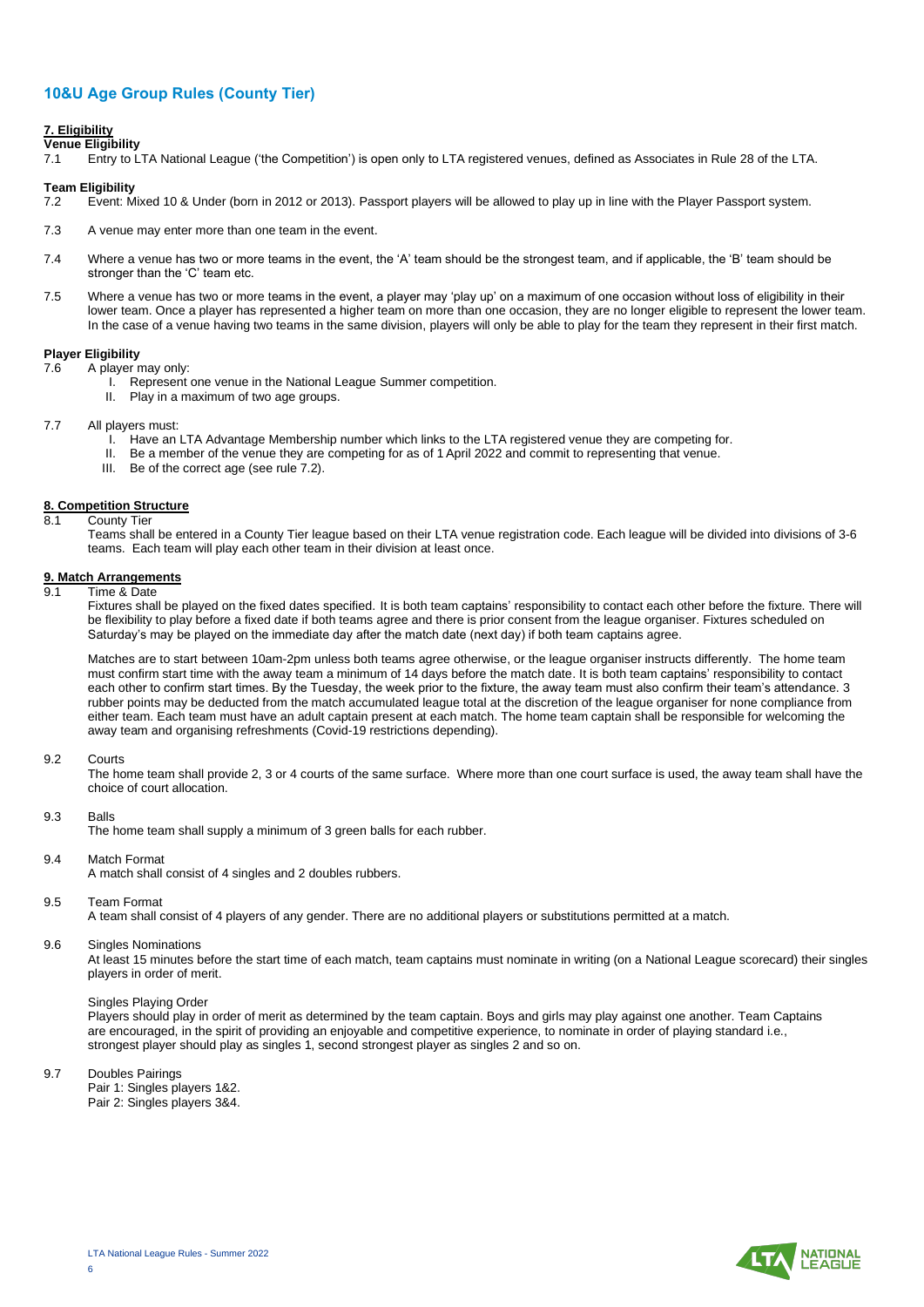# 9.8 Order of Play

|         | On 2 Courts | On 3 Courts            | On 4 Courts |
|---------|-------------|------------------------|-------------|
| Round 1 | Singles 1&2 | Singles 1&2, Doubles 2 | Singles 1-4 |
| Round 2 | Singles 3&4 | Singles 3&4, Doubles 1 | Doubles 1&2 |
| Round 3 | Doubles 1&2 |                        |             |

There is to be a maximum of 30 minutes rest between rounds.

#### 9.9 Rubber Scoring

|      | Sets 1 & 2                                                                                          | Set 3 (if necessary)                           |
|------|-----------------------------------------------------------------------------------------------------|------------------------------------------------|
| 10&U | FAST4<br>First to 4 games<br>Tie-break at 3-3 (to 7 points, 2 clear at 6-6)<br>No advantage scoring | Match tie-break (to 10 points, 2 clear at 9-9) |

# 9.10 Match Scoring

A team is awarded 2 points for each rubber won.

At 6 points each, a doubles tie-break shoot-out (to 10 points, with 2 clear) shall be played. No bonus rubber point will be awarded to the winning team in a tie-break shoot-out.

Tie-Break Shootout (1 pair):

Player 1: One of the players from the 1<sup>st</sup>/2<sup>nd</sup> singles rubbers. Player 2: One of the players from the  $3<sup>rd</sup>/4<sup>th</sup>$  singles rubbers.

#### 9.11 Match Result

The team with the most rubber points shall win the match, in the event of a tie, the winner of the tie-break shoot-out will win the match. A team will receive 2 match points on the league table for a match win.

Both captains must complete and sign the National League scorecards and retain their copy. The winning captain must then submit the result online within 48 hours. The result may be added by the losing team captain if agreed on match day. Any teams found guilty of submitting false results shall be subject to rule 17.2.

#### 9.12 Division Standings

The final standings in each division shall be determined by the following:

- I. The team with the greatest number of match points.
- II. If match points are equal, the team with the greatest number of rubber points.
- III. If only two teams are level on match points and rubber points: their head to head result.
- IV. If more than 2 teams are level, the round robin rule in the LTA Competition Regulations will determine the league standings.

#### **Green** Equipment & court lay-out

For more information, please visi[t www.lta.org.uk/8-9-10competitions/](http://www.lta.org.uk/8-9-10competitions/)

| Ball:                           | Green                                                  |
|---------------------------------|--------------------------------------------------------|
| Court:                          | Singles & Doubles are both played on the singles court |
| Net Height:                     | 91.4cm (3ft - as per regulation court)                 |
| <b>Recommended Racket Size:</b> | 63cm - 66cm (25" - 26")                                |

<span id="page-6-0"></span>

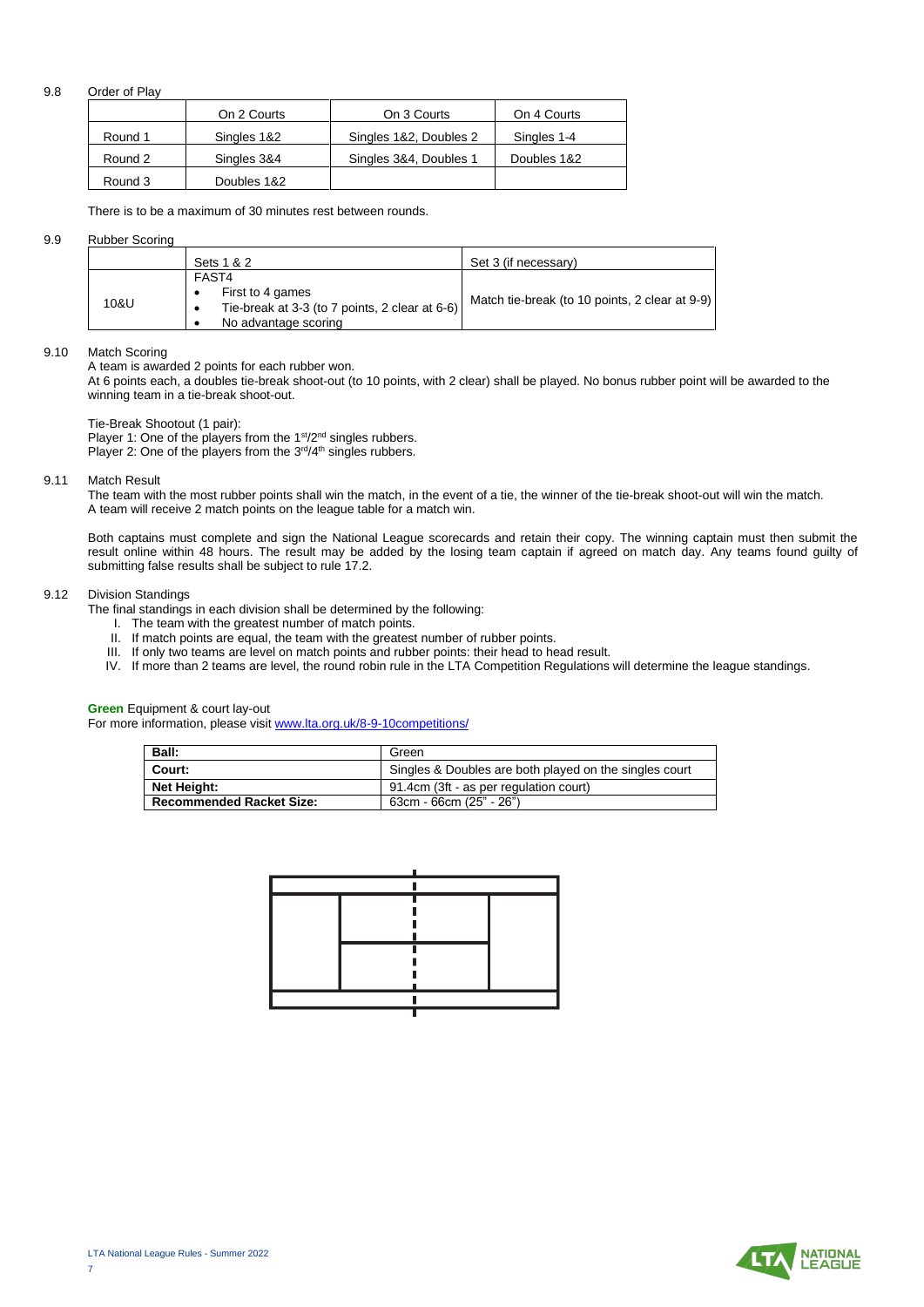# **11&U – 18&U Age Group Rules (County Tier & Premier Tier)**

#### **10. Eligibility**

# **Venue Eligibility**<br>10.1 **Entry to L**

10.1 Entry to LTA National League ('the Competition') is open only to LTA registered venues, defined as Associates in Rule 28 of the LTA.

#### **Team Eligibility** 10.2 Events:

Girls/Boys 11 & Under (born in 2011 or 2012) Girls/Boys 16 & Under (born in 2006 - 2011) Girls/Boys 12 & Under (born in 2010 - 2011) Girls/Boys 12 & Under (born in 2010 - 2011) Girls/Boys 14 & Under (born in 2008 - 2011)

10 & Under players can play in the 11 & Under competition if born in 2012. Player passports may be issued at the discretion of the LTA Performance Team, which will supersede these regulations.

- 10.3 A venue may enter more than one team in each event.
- 10.4 Where a venue has two or more teams in an event, the 'A' team should be the strongest team based on ratings, and if applicable, the 'B' team should be stronger than the 'C' team based on ratings etc.
- 10.5 Where the venue has two or more teams in an event, a player may 'play up' on a maximum of one occasion without loss of eligibility in their lower team. Once a player has represented a higher team (e.g., 'A' team in Premier 14&U) on more than one occasion, they are no longer eligible to represent the lower team (e.g. 'B' team in County Tier 14&U). In the case of a venue having two teams in the same division, players will only be able to play for the team they represent in their first match.

#### **Player Eligibility**

- 10.6 A player may only:
	- I. Represent one venue in the 8&U-18&U age groups in the National League Summer competition<br>II. Play in a maximum of two age groups, including Open (adult).
	- Play in a maximum of two age groups, including Open (adult).
- 10.7 All players must:
	- I. Have an LTA Advantage Membership number which links to the venue they are competing for.
	- II. Have an ITF World Tennis Number.
	- III. Be a member of the LTA registered venue they are competing for as of 1 April 2022 and commit to representing that venue.
	- IV. Be of the correct age (see rule 10.2)

#### **11. Competition Structure**

**County Tier** 

Teams shall be entered in a County Tier league based on their venue registration code. Each league will be divided into divisions of 3-6 teams. Each team will play each other team in their division once.

11.2 Premier 12&U-18&U

The Premier 12&U-18&U is open to 12&U, 14&U and 18&U age groups only. The top 6-8 teams in 4 set regions (determined by LTA venue registration codes and the competition structure) may be accepted in each age group event. Acceptance will be based on the combined rankings of 6 players, as at the closing date (31<sup>st</sup> January 2022). Teams are required to nominate 6 players at the time of entry in line with rule 10.6 and 10.7. Further players can represent the team during the season in line with rule 10.5, 10.6 and 10.7. A team who withdraws from the league stage, may be penalised for the following years acceptance into the competition.

11.3 Premier 12&U-18&U Finals

The winning team from each regions Tier 1 division will qualify to the finals. The Referee shall seed 2 teams in the draw. Players must have played in one league stage fixture for the qualifying team to be eligible to compete in the Finals and may only play in one age group at the Finals. Teams may nominate one player who has not played a league stage fixture, provided she or he is ranked no better than the lowest ranked nominated player who has played in at least one league stage fixture. Qualifying teams who have played two or less fixtures in the league season may nominate one player of any standard who has not played in the league stage. Team captains will be allowed on court during the Finals and will be subject to the LTA Code of Conduct.

# **12. Match Arrangements**<br>12.1 Time & Date

Time & Date

Fixtures shall be played on the fixed dates specified. It is both team captains' responsibility to contact each other before the match. There will be flexibility to play before a fixed date if both teams agree. Fixtures scheduled on Saturday's may be played on the immediate day after the match date (next day) if both team captains agree.

Fixtures are to start between 10am-4pm unless both teams agree otherwise. Where one way travel distance exceeds 120 miles from club to club (based on Google Maps), start time must be between 11am and 2pm unless both teams agree otherwise. The home team must confirm start time with the away team a minimum of 14 days before the match date. Away teams must still be active in obtaining the time. By the Tuesday, the week prior to the fixture, the away team must also confirm their team's attendance. 3 rubber points may be deducted from the match accumulated league total at the discretion of the league organiser for none compliance from either team. Each team must have an adult captain (age 18+) present at each fixture. The home team captain shall be responsible for welcoming the away team and organising refreshments (Covid-19 restrictions depending).

In exceptional cases, fixtures may be rescheduled at a later date where 2 or more nominated players in the same team are involved in National Camps, International Representation or other National/International competitions taking place in Great Britain (e.g., County Cup, Junior Internationals) on the same date. This must be approved by the league organiser (in writing) a minimum of 14 days in advance of the original match date.

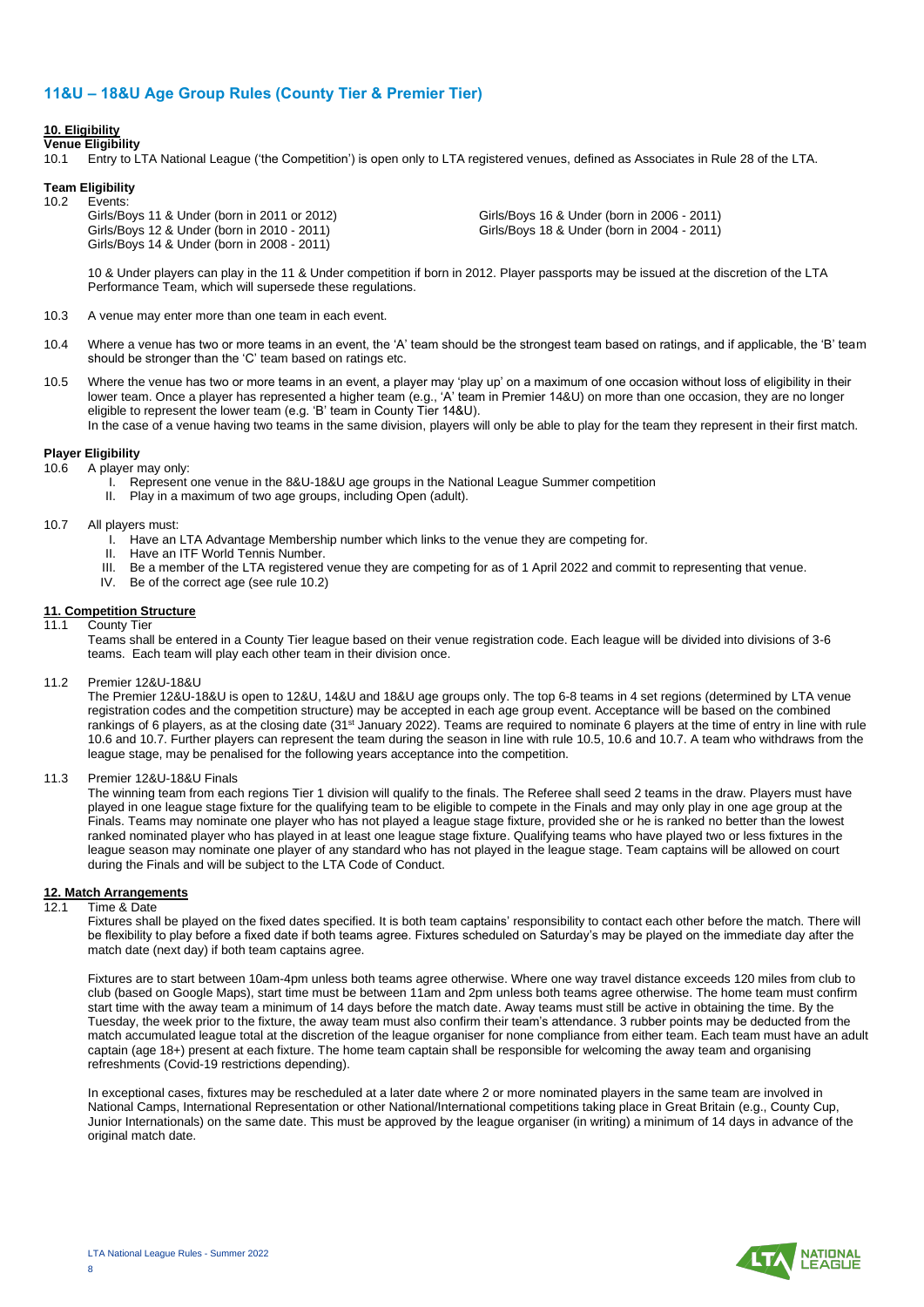# 12.2 Courts

The home team shall provide 2, 3 or 4 courts of the same surface. Where more than one court surface is used, the away team shall have the choice of court allocation.

# 12.3 Balls

The home team shall supply a minimum of 3 new ITF approved balls for each singles rubber.

# 12.4 Match Format

A match shall consist of 4 singles & 2 doubles rubbers. County Tier Division 2 onwards may apply a 2 singles & 1 doubles rubber format.

12.5 Team Format

A team shall consist of four to six players. Four players shall play one singles rubber each and the 5th and/or 6th player(s) may be selected for one doubles rubber only. Where the format is 2 singles, 1 doubles rubber, a team shall consist of two or three players. Two players will play one singles rubber each and the 3rd player may be selected for the doubles rubber only.

#### 12.6 Singles Nominations

I. County Tier

At least 15 minutes before the start time of each fixture, team captains must nominate in writing (on a National League scorecard) their singles players in order of merit in accordance with the singles ITF World Tennis Number. If players have the same ITF World Tennis Number, the captain can decide the team order which may change from fixture to fixture. Where players have the same ITF World Tennis Number (or no ITF World Tennis Number) Team Captains are encouraged, in the spirit of providing an enjoyable and competitive experience, to nominate in order of playing standard i.e., strongest player should play as singles 1, second strongest player as singles 2 and so on. Any player(s) playing doubles only must be nominated at the same time.

II. Premier 12&U-18&U

At least 15 minutes before the start time of each fixture, team captains must nominate in writing (on a National League scorecard) their singles players in order of merit in accordance with current LTA rankings. If players have the same ranking, the captain can decide the team order which may change from fixture to fixture. Any player(s) playing doubles only must be nominated at the same time.

# 12.7 Doubles Pairings

Pair 1: Singles players 1&2. Pair 2: Singles players 3&4.

A 5<sup>th</sup>/6<sup>th</sup> player can substitute directly for any of the four singles players (e.g., if player number 5 substitutes for the singles player number 2, then player number 5 will play in the number 1 doubles pair). The nominated doubles substitutions must be on site at the agreed start time of the fixture.

#### 12.8 Order of Play

|         | On 2 Courts | On 3 Courts            | On 4 Courts |
|---------|-------------|------------------------|-------------|
| Round 1 | Singles 1&2 | Singles 1&2, Doubles 2 | Singles 1-4 |
| Round 2 | Singles 3&4 | Singles 3&4, Doubles 1 | Doubles 1&2 |
| Round 3 | Doubles 1&2 |                        |             |

There is to be a maximum of 30 minutes rest between rounds.

# 12.9 Rubber Scoring

|             | Sets 1 & 2                                                                                                | Set 3 (if necessary)                           |
|-------------|-----------------------------------------------------------------------------------------------------------|------------------------------------------------|
| 11&U        | FAST4<br>First to 4 games<br>Tie-break at 3-3 (to 7 points,<br>2 clear at $6-6$ )<br>No advantage scoring | Match tie-break (to 10 points, 2 clear at 9-9) |
| 12&U – 18&U | Tie-break at 6-6                                                                                          | Match tie-break (to 10 points, 2 clear at 9-9) |

# 12.10 Match Scoring

A team is awarded 2 points for each rubber won.

At 6 points each, a doubles tie-break shoot-out (to 10 points, with 2 clear) shall be played. No bonus rubber point will be awarded to the winning team in a tie-break shoot-out.

#### Tie-Break Shootout (1 pair):

Player 1: One of the original players from either the  $1<sup>st</sup>/2<sup>nd</sup>$  singles rubbers or number 1 doubles pair. Player 2: One of the original players from either the  $3<sup>rd</sup>/4<sup>th</sup>$  singles rubbers or number 2 doubles pair.

# 12.11 Match Result

The team with the most rubber points shall win the match, in the event of a tie, the winner of the tie-break shoot-out will win the match. A team will receive 2 match points on the league table for a match win.

Both captains must complete and sign the National League scorecards and retain their copy. The winning captain must then submit the result online within 48 hours. The result may be added by the losing team captain if agreed on match day. Any teams found guilty of submitting false results shall be subject to rule 17.2.

#### 12.12 Division Standings

The final standings in each division shall be determined by the following:

- I. The team with the greatest number of match points.
- II. If match points are equal, the team with the greatest number of rubber points.
- III. If only two teams are level on match points and rubber points: their head to head result.
- <span id="page-8-0"></span>IV. If more than 2 teams are level, the round robin rule in the LTA Competition Regulations will determine the league standings.

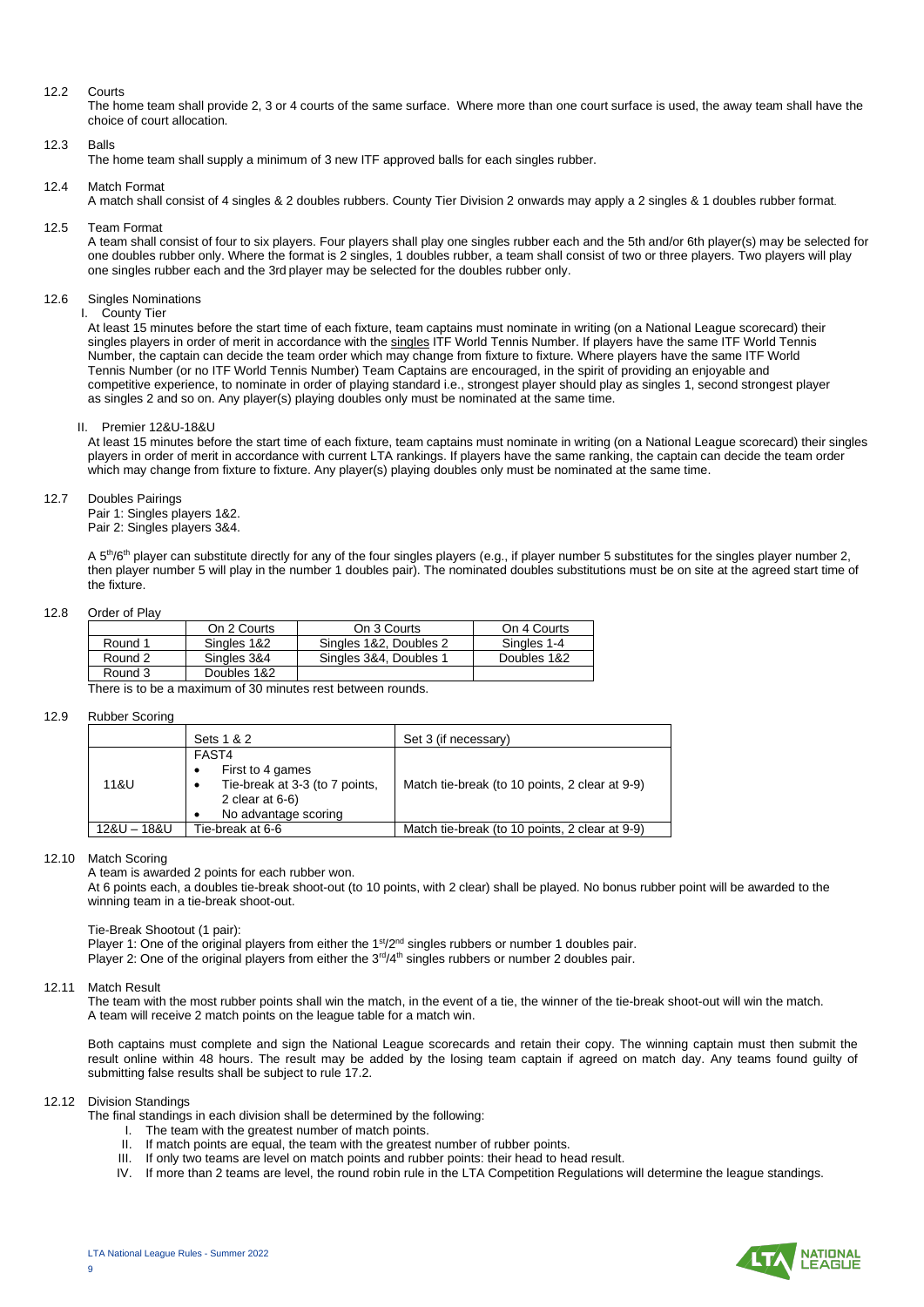# **Open (adult) Age Group Rules (County, Regional & National Tier)**

#### **13. Eligibility**

**Venue Eligibility**

13.1 Entry to LTA National League ('the Competition') is open only to LTA registered venues, defined as Associates in Rule 28 of the LTA.

#### **Team Eligibility**

13.2 Events: Men's, Women's & Mixed Open.

- 13.3 A venue may enter as many teams as it wishes in the competition but may have no more than 2 teams in any division of the National, Regional or County Tier. This rule applies to men and women separately.
- 13.4 Where a venue has two or more teams in the National and/or Regional Tier the top 4 rated players, may only play for team 'A'. Any other nominated players in the venue may play up or down in line with rule 13.5.
- 13.5 Where a venue has two or more teams in the Competition (County, Regional or National Tiers) a player may 'play up' on a maximum of one occasion without loss of eligibility for their lower team. Once a player has represented a higher team on more than one occasion, they are no longer eligible to represent the lower team. In the case of a venue having two teams in the same division, players will only be able to play for the team they represent in their first match.

#### **Player Eligibility**

13.6 A player may only:

- I. Represent one venue in the Open (adult) age group in the National League Summer competition.<br>IL Play in a maximum of two age groups (including Open).
- Play in a maximum of two age groups (including Open).
- 13.7 All players must:
	- I. Have an LTA Advantage Membership number which links to the venue they are competing for.<br>IL Have an ITF World Tennis Number
	- Have an ITF World Tennis Number
	- III. Be a member of the venue they are competing for as of 1 April 2022 and commit to representing that venue.
	- IV. Be born on or before 31 December 2008.
- 13.8 A venue with a team(s) in the County Tier, does not need to nominate players and can play players of any standard.

A venue with a team in the National or Regional Tier may nominate up to 12 players rated 3.2 or better no later than 23.59 on 1 March 2022. No player nominations will be accepted after 23.59 on 1 March 2022. Any venue failing to nominate by this deadline will not be allowed to field in their team(s) any player rated 3.2 or better. Venues with no players rated 3.2 or better do not need to nominate. Players rated 4.1 or worse as of 1 March 2022 may play in any fixture and do not need to be nominated. For each additional team in the National/Regional Tier, up to a further 9 players rated 3.2 or better may be nominated by the venue. This rule is regardless of any changes to the nominations order based on the implementation of the ITF World Tennis Number.

Of the nominated players a venue may include up to 2 players that have an ATP/WTA singles world ranking of 750 or better as of 1 March 2022 who have not played in at least 2 National League (formerly Team Tennis) fixtures for the venue in the 2019 or 2021 seasons. This rule applies to men and women separately.

Any player not on the final published nomination list (that should be, based on the criteria above), for that venue, will not be eligible to represent the venue for the 2022 season. It is the team captain's responsibility to check their final nomination list once published on the LTA website. Any players nominated for a team, that subsequently withdrawals, will not be eligible to represent another team.

13.9 County Tier Play-offs

Players must have represented their venue in at least 1 division match prior to the Playoffs or have a rating of 4.1 or worse as of 1 March 2022.

Where two teams compete in a division match and a player is given a walkover, the rubber will count towards a player's eligibility.

#### National Tier - Pre-Play Off, Play-offs & Finals

Players must have represented their venue in at least 2 group matches prior to the Play-offs/Finals or have an LTA rating of 4.1 or worse as of 1 March 2022. Each team is permitted to have 1 player who has only competed in one group match, who will be eligible for the play-offs and finals. Where less than 7 fixtures are played, for each fixture not played, teams are permitted to nominate 1 additional player who has represented the team in only one group match.

An entire team walkover does not count for player eligibility. All completed rubbers against a team which is subsequently withdrawn will stand for the purposes of player qualification to the Playoffs and/or Finals.

# **14. Competition Structure**

#### 14.1 County Tier

Teams shall be entered in a County Tier league based on their venue registration code. Each league will be divided into divisions of 3-6 teams. County exceptions may apply. Each team will play each other team in their division once.

#### County Tier Play-off (Men & Women's Only)

The winning team from each County Division 1 shall qualify to the County Play-offs for promotion to the Regional Tier.

# 14.2 Regional Tier

Comprises of 8 groups each consisting of up to 8 teams based on specific Counties which will remain fixed year on year. Each team will play each other team in their group once. The winning team in each group shall be promoted to its respective National Tier group.

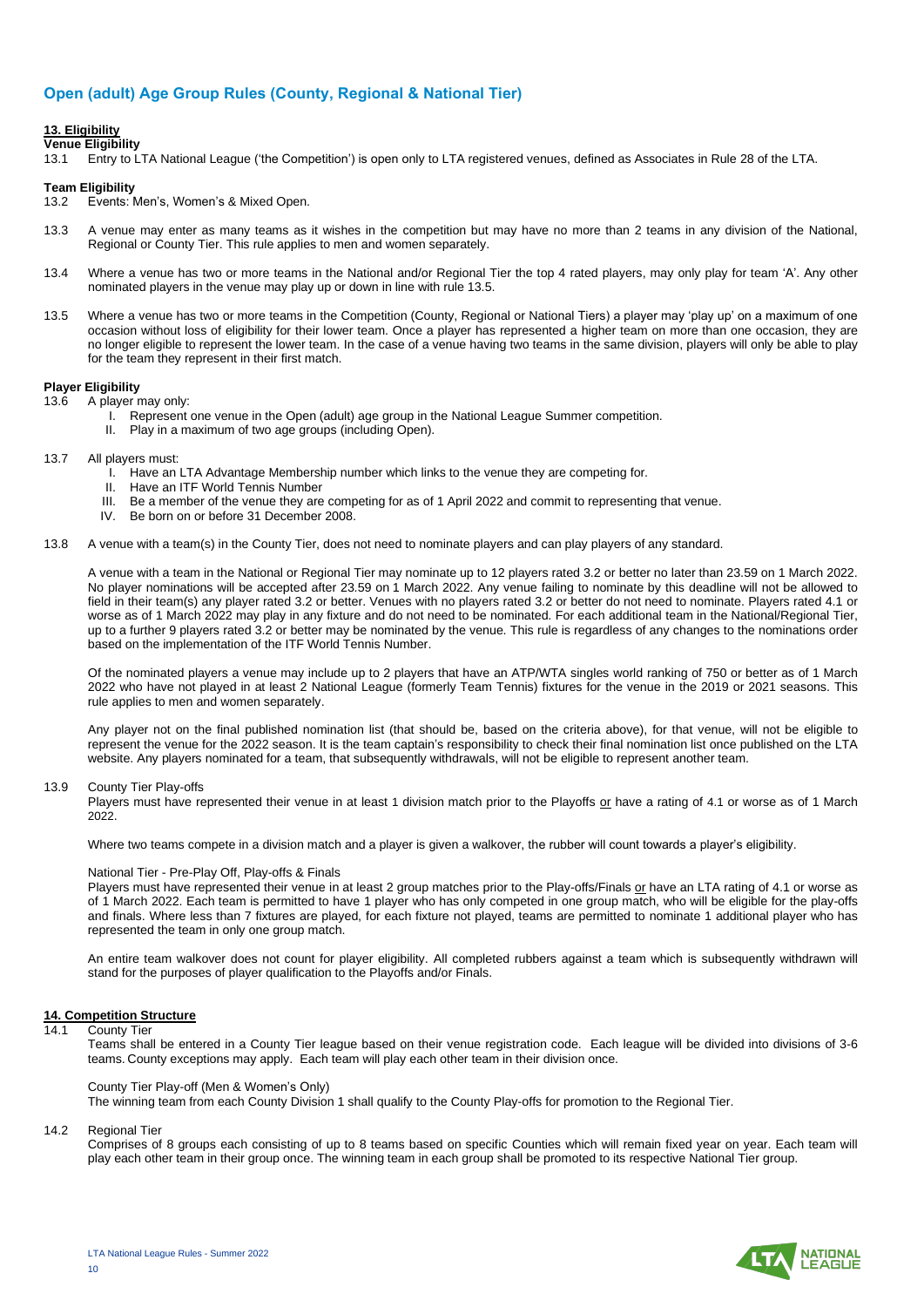# 14.3 National Tier

Comprises of 4 groups each consisting of up to 8 teams based on specific regions (and therefore Counties) which will remain fixed year on year. Each team will play each other team in their group once. The winner of National Tier South East, South West, Midlands and North divisions will automatically qualify to the Finals.

Teams earning prize money in the National Tier must submit a prize money form t[o nationalleague@LTA.org.uk](mailto:teamtennis@LTA.org.uk) no later than 30 September 2022.

National Tier Play-offs

Teams finishing in the following positions will compete in the National Open Playoffs.

| WOMEN'S NATIONAL OPEN PLAYOFFS 2022               |                      | MEN'S NATIONAL OPEN PLAYOFFS 2022                 |                      |
|---------------------------------------------------|----------------------|---------------------------------------------------|----------------------|
| 2nd Place Midlands                                | 3rd Place South West | 2nd Place Midlands                                | 2nd Place South West |
| 2nd Place North                                   | 2nd Place South East | 3rd Place Midlands                                | 2nd Place South East |
| 1st Place Scotland or 3 <sup>rd</sup> place North | 3rd Place South East | 2nd Place North                                   | 3rd Place South East |
| 2nd Place South West                              | 4th Place South East | 1st Place Scotland or 3 <sup>rd</sup> place North | 4th Place South East |

A pre-playoff fixture will take place on Saturday 2 July where the 1<sup>st</sup> placed Scotland team will play at home to  $3<sup>rd</sup>$  place in the North group. The winner of this fixture will compete in the National Open Playoffs. The draw for the National Open playoffs will take place on or before Tuesday 5 July 2022. Four teams will be seeded based on the top 4 eligible players. Details of this process will be sent to the relevant teams at the time of the draw. Home/Away scheduling will be drawn by lot. Matches will take place at 12pm on Saturday 16 July 2022.

#### National Tier Finals

The top men's and women's teams in each of the 4 National Tier divisions are joined by the 4 winning play-off teams. Prior to the Finals, teams shall nominate 4 to 8 players. The Referee shall seed 4 teams in the draw, further information on this process will be communicated to teams prior to the draw taking place. The top 4 players who are playing on Friday must be nominated by 6.00pm on the Thursday before the Finals to determine seeding for the event. Any team not adhering to this rule will be subject to a fine decided by the Competition Team which is likely to be the removal of all prize money for that team. Team captains and/or nominated players will be allowed on court and will be subject to the Code of Conduct.

#### 14.4 Open Promotion/Relegation

Refer to the online document 'Open (adult) Promotion/Relegation 2022' at [www.LTA.org.uk/national-league-summer](http://www.lta.org.uk/national-league-summer) for full details.

#### **15. Match Arrangements**

#### 15.1 Time & Date

Fixtures are to be played on the fixed dates specified. It is both team captains' responsibility to contact each other before the match. In the County Tier, there will be flexibility to play before a fixed date if both teams agree and there is prior consent from the league organiser. On match day the home team captain shall be responsible for welcoming the away team and organising refreshments (Covid-19 restrictions depending).

County Tier fixtures are to start between 10am-4pm unless both teams agree otherwise. National/Regional Tier fixtures to start at 12pm unless both teams agree otherwise. The home team must confirm start time with the away team a minimum of 14 days before the match date. By the Tuesday, the week prior to the fixture, the away team must also confirm their team's attendance. 3 rubber points may be deducted from the home teams accumulated league total at the discretion of the league organiser for none compliance from either team. Venues with two or more National/Regional Tier teams at home are permitted to stagger start times at the home team's discretion (e.g., 11am and 1pm).

# 15.2 Court Surfaces

The home team shall provide 2, 3 or 4 courts of the same surface. Where more than one court surface is used, the away team shall have the choice of court allocation for singles and doubles matches.

15.3 Balls

The home team shall supply a minimum of 3 new ITF approved balls for each singles rubber. In the National and Regional Tier, new balls shall be supplied for each doubles rubber.

#### 15.4 Match Format

A match shall consist of 4 singles and 2 doubles rubbers. In the mixed event, a match shall consist of 4 singles (comprising of 2 men's singles and 2 women's singles) and 2 mixed doubles.

#### 15.5 Team Format

A team shall consist of four to six players. Four players shall play one singles rubber each and the 5th and/or 6th player(s) may be selected for one doubles rubber only. In the mixed event, teams will consist of two men and two women.

15.6 Singles Nominations

At least 15 minutes before the start time of each match the team captains shall nominate in writing (on a National League scorecard) their singles players in order of their current singles ITF World Tennis Number. An ATP/WTA singles world ranking must take precedence over a player's ITF World Tennis Number. At the same time, captains shall provide the name of any other player(s) who may be selected for the doubles only. If players have the same ITF World Tennis Number, the captain can decide the team order which may change from match to match.

#### 15.7 Doubles Nominations

The team captains shall nominate in writing their doubles pairings 15 minutes after the singles rubbers have been completed. All players nominated for doubles must be on site at the time of nomination. The doubles pairings shall be nominated in accordance with the sum of the

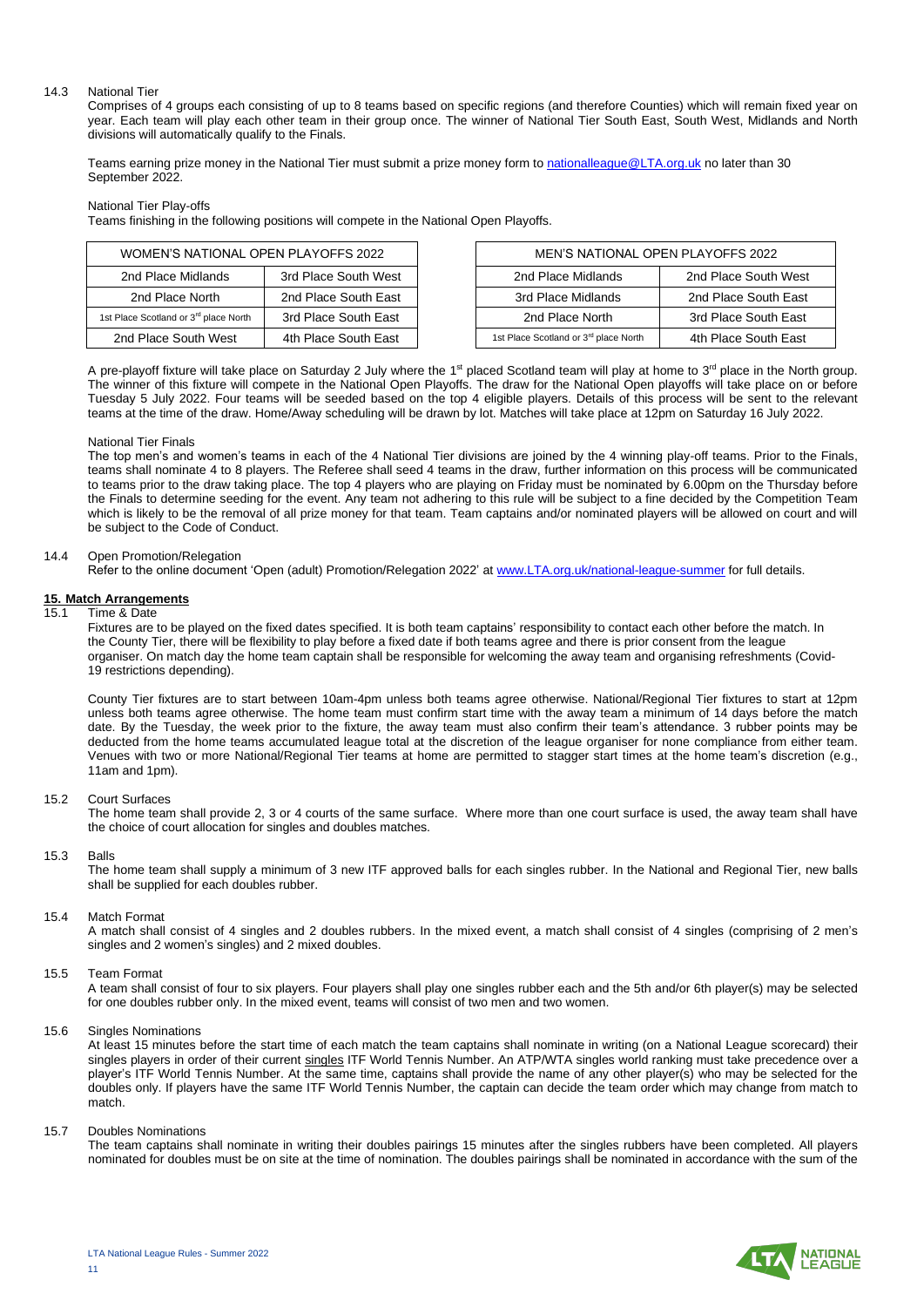singles positions of the players in each pairing (see below). Where players are nominated for the doubles rubber(s) only then his/her singles position shall be regarded as:

Number 5 in the case of the 'doubles only player' with the higher singles ITF World Tennis Number (or current ATP/WTA ranking) Number 6 in the case of the 'doubles only player' with the lower singles ITF World Tennis Number.

If singles player number 1 plays with 5 and singles player 2 plays with 3 then 2 and 3 shall be the first pair. Where the total is the same, the pairing which includes the player who played in the highest order singles match shall be nominated as the first pair (e.g., if the pairings are 1  $+$  4 and 2 + 3, then 1 + 4 must be nominated as the first pair). If one player from a team of 4 is unable to play doubles, the nominated pair must play number 1.

In the mixed event, the men's singles matches will be matches 1&2 and the women's singles matches will be 3&4. This will be followed by two mixed doubles matches. Doubles pair 1 and doubles pair 2 will be decided using the nomination process above.

#### 15.8 Order of Play

|         | On 2 Courts | On 3 Courts | On 4 Courts |
|---------|-------------|-------------|-------------|
| Round 1 | Singles 3&4 | Singles 1-3 | Singles 1-4 |
| Round 2 | Singles 1&2 | Singles 4   | Doubles 1&2 |
| Round 3 | Doubles 1&2 | Doubles 1&2 |             |

#### 15.9 Rubber Scoring

# County Tier

|                   | Sets 1 & 2       | Set 3 (if necessary)                           |
|-------------------|------------------|------------------------------------------------|
| Singles & Doubles | Tie-break at 6-6 | Match Tie-break (to 10 points, 2 clear at 9-9) |

#### Regional/National Tier

|         | Set 1 & 2        | Set 3 (if necessary)                           |
|---------|------------------|------------------------------------------------|
| Sinales | Tie-break at 6-6 | Tie-break at 6-6                               |
| Doubles | Tie-break at 6-6 | Match Tie-break (to 10 points, 2 clear at 9-9) |

#### 15.10 Match Scoring

A team is awarded 2 points for each rubber won.

At 6 points each a tie-break shoot-out shall be played. No bonus rubber point will be awarded to the winning team in a tie-break shoot-out. A tie-break shoot-out shall consist of two singles tie breaks (to 10 points, with 2 clear) followed by a doubles tie-break (to 10 points, with 2 clear) if necessary. In the event that a team is reduced to 3 players, that team must concede the doubles tie-break. In the event that both teams are reduced to 3 players and the singles tie-breaks are shared, a deciding doubles tie-break (to 10 points, with 2 clear) shall be played between the remaining player and one of the singles shoot-out players. No substitutions or changes are permitted to the players who originally competed in the match. No player may play in more than one tie-break. Players are to be nominated as follows:

Tie-break 1 (Singles): One of the original players from the 1st/2nd singles rubbers.

Tie-break 2 (Singles): One of the original players from the 3rd/4th singles rubbers.

Tie-break 3 (Doubles): A pairing comprising any two of the other players who have played in the match.

Both singles tie-breaks must take place at the same time.

#### 15.11 Match Result

The team with the most rubber points shall win the match, in the event of a tie, the winner of the tie-break shoot-out will win the match A team will receive 2 match points on the league table for a match win.

Both captains must complete and sign the National League scorecards and retain their copy. The winning captain must then submit the result online within 48 hours. The result may be added by the losing team captain if agreed on match day. Any teams found guilty of submitting false results shall be subject to rule 17.2.

# 15.12 Division Standings

- <span id="page-11-0"></span>The final standings in each division shall be determined by the following:
	- I. The team with the greatest number of match points.
	- II. If match points are equal, the team with the greatest number of rubber points.
	- III. If only two teams are level on match points and rubber points: their head to head result.
	- IV. If more than 2 teams are level, the round robin rule in the LTA Competition Regulations will determine the league standings.

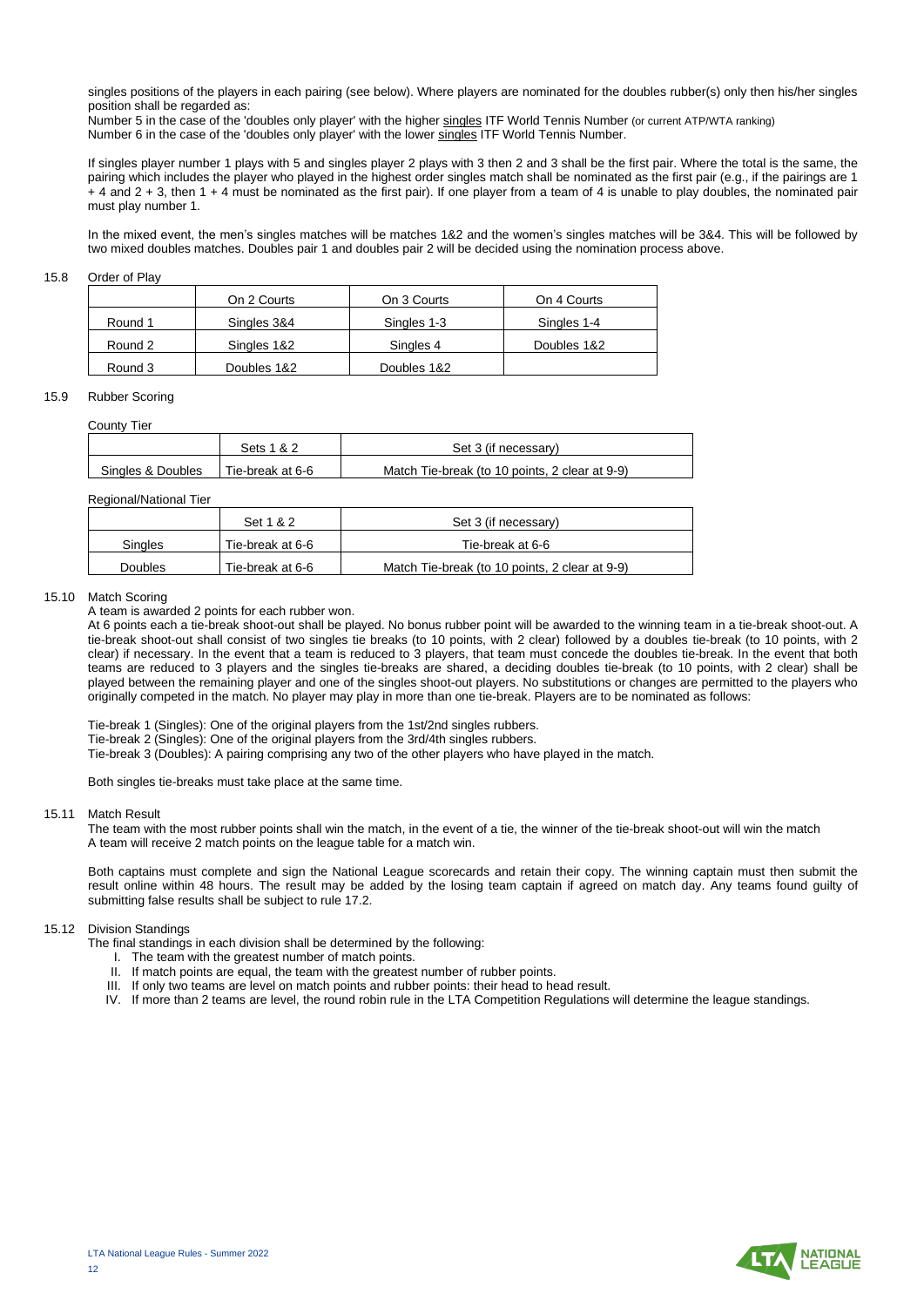# **Problem Solving Issues & Regulations (All age groups, all tiers)**

# **16. Problem Solving Issues**

# 16.1 Late Arrival

If any nominated player is not ready to play within 15 minutes of a rubber due on court, then the opposing team shall be awarded a walkover for this rubber (by a score of 6-0, 6-0). No substitutions or alteration to the nominations or playing order may be made. The player concerned shall be permitted to play a doubles rubber (and tie-break shoot-out) provided he/she is ready to play when the doubles rubber is due on court. If he/she is not ready when the doubles rubber is due on court the team will be deemed 'incomplete' and Rules 16.2 and 16.6 will apply.

In the event that the entire away team is going to be late for extenuating circumstances (e.g., motorway closure etc) and has contacted the home team in good time, a reasonable degree of flexibility on start time should be shown by the home team.

#### 16.2 Incomplete Teams

If a venue is unable to field a complete team for the whole fixture, then they shall first forfeit the lowest singles rubber and the second doubles rubber, followed by the next lowest rubber and so on. Incomplete teams will begin the fixture with 3 rubber points deducted where one player is missing and 6 rubber points from their match score where two or more players are missing. For example, an incomplete team consisting of 3 players will begin on -3 rubber points and will play 3 singles and 1 doubles rubber only. If the incomplete team win 3 rubbers (+6 rubber points) and lose 1 rubber the overall match score will be 6-3 to the complete team. As such no tie-break shootout is to be played.

The complete team shall be deemed to have won the forfeited rubbers by a score of 6-0 6-0. Where one team is incomplete, the complete team may play any two of the nominated players as the No 1 doubles pair. When it is known before the match that one team is going to be incomplete, the lowest nominated singles player(s) of the opposing team does not have to be present for the fixture.

# 16.3 Player Retirement

If a player retires during a rubber, the opponent shall be deemed to have won all the remaining games and sets necessary to win the rubber. The player retiring from the rubber shall be eligible to compete in any remaining rubbers/tie-break shoot-out.

#### 16.4 Completion of Matches (due to inclement weather)

If play is suspended after a match has started, then the match shall resume at the point of suspension.

If a match cannot be started due to rain or rain stops play before any rubbers have been completed, then the match may be rearranged on or before the rain date at the original venue as set by the League Organiser. At the discretion of the league organiser, the home venue of a fixture may be reversed in the case of inclement weather and/or courts being unfit for play. If a team has two matches rained off and schedules the first rained off match for the official rain date and cannot play the second rained off match prior to the rain date, then this second rained off match will be halved with both teams receiving 6 rubber points and 1 match point each. Where promotion/relegation is not affected, matches that are rained off on the agreed rain date will be halved with both teams receiving 6 rubber points and 1 match point each.

Where one or more rubbers have been completed, then the winner of the match shall be the team winning the most number of completed rubbers. 2 points shall be awarded for each completed rubber with any remaining points shared. For the purposes of final league placing calculations, the incomplete and unplayed rubbers shall be deemed shared by a score of 6-4, 4-6. Should each team have won an equal number of rubbers then each team shall receive 6 rubber points and 1 match point.

In any National Tier match, where fixtures are suspended, due to inclement weather, and after play has started the 'on call' referee must be contacted by both team captains, in advance of any players/teams leaving site and before the match has been postponed

# 16.5 Team Withdrawal

#### County Tier -

In the event of a team being unable to fulfil a fixture, on the first occurrence, their opponents shall record 12 rubbers and 2 match points, at the discretion of the league organiser. Should the team not fulfil a second fixture, they shall take no further part in the competition. Once a team has been withdrawn, they shall take no further part in the competition. All results against this team will be declared null and void for the purposes of determining the final placing in its group. However, the League Organiser shall have the power to consider a team's position regarding a team walkover with extenuating circumstances, in which case the team receiving the walkover will win all rubbers 6-0, 6-0, and will receive 12 rubber points and a match win.

League organisers may at their discretion allow a team to fulfil their remaining fixtures following a walkover. However, the team will be retired at the end of the league season and as such all results will not be counted in the final league standings calculation.

#### Premier & National/Regional Tier -

A team giving a walkover shall take no further part in the competition. All results against this team will be declared null and void for the purposes of determining the final placing in its group. However, the League Organiser shall have the power to consider a team's position regarding a team walkover with extenuating circumstances, in which case the team receiving the walkover will win all rubbers 6-0, 6-0, and will receive 12 rubber points and a match win.

In the National Tier (Open age group) a team withdrawing at the Finals may forfeit prize money and be relegated.

#### 16.6 Playing out of order / Ineligible Player(s)

If players play out of order then the singles rubbers involving those players shall be forfeited by a score of 0-6, 0-6.

If an ineligible player competes then the singles rubber involving the player concerned, and all singles rubbers lower in the team order shall be forfeited by a score of 0-6, 0-6. In addition, that team shall have 3 rubber points deducted from their match score for each ineligible player.

If both teams field a player out of order or an ineligible player, then each team shall be deemed to have lost the singles rubber in a similar manner. Likewise, if a team fields an ineligible player as a doubles only player they shall forfeit that rubber. Where doubles pairings are not in line with Rule 6.7/9.7/12.7/15.7 that team shall forfeit both doubles rubbers.

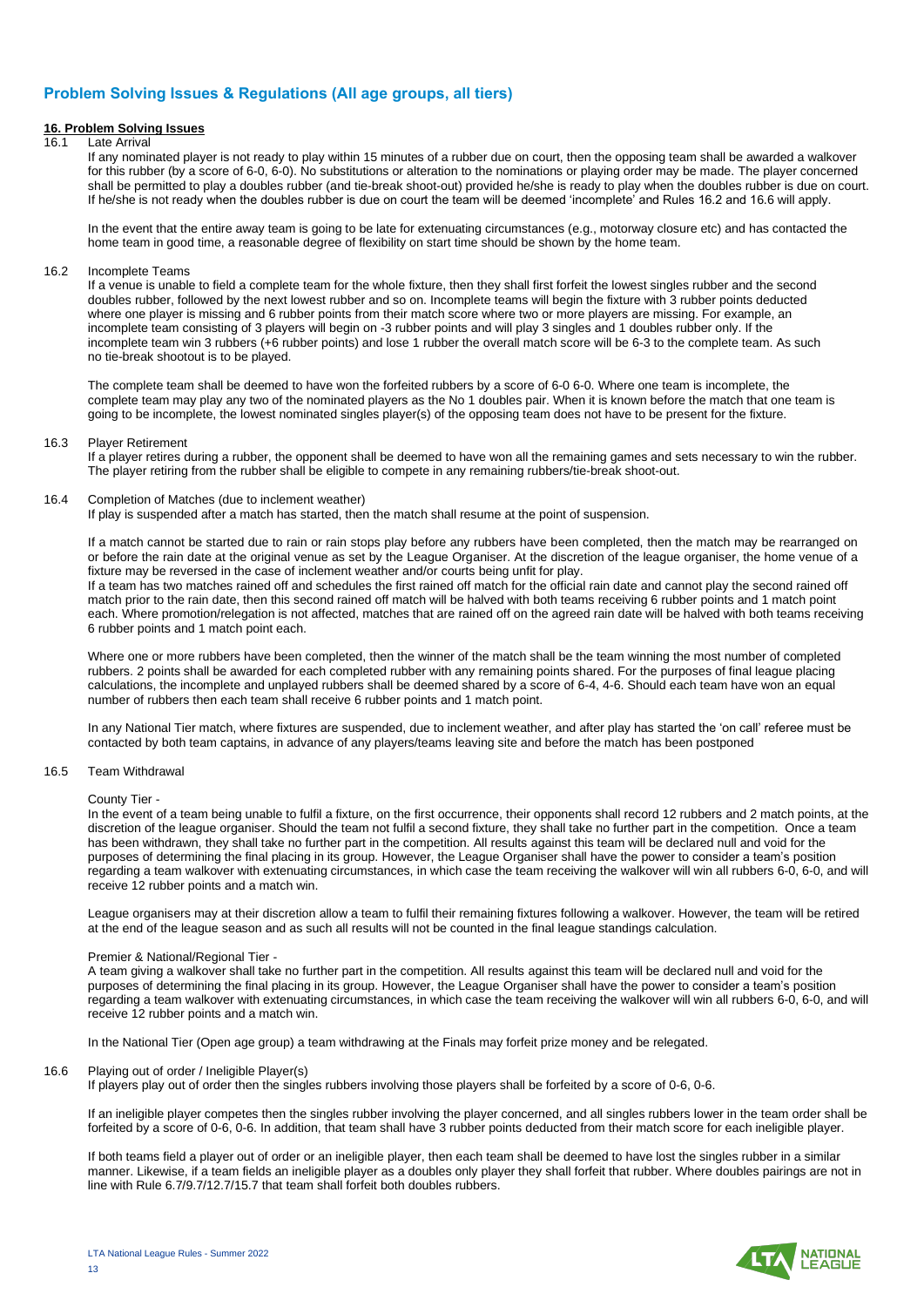In the event of a match result being overturned by the League Organiser after the match has been completed which then results in a score of 6 points each then both teams will be awarded a half win (1 match point each). For 8&U/9&U/10&U/11&U age groups any forfeited/incomplete scores (as highlighted in rules 16.1-16.6) will be subject to the appropriate scoring format for that age group.

16.7 For those teams in the National and Regional tiers, if any disputes occur on the day during the fixture that can't be resolved using the above regulations, the 'on call' referee must be contacted to help resolve any disputes.

# **17. Regulations**

- 17.1 All matches in the Competition shall be conducted in accordance with the ITF Rules of Tennis, the Rules and Regulations of the LTA, the LTA Competition Regulations, the LTA Code of Conduct and the National League Competition Regulations (in the event of any inconsistency, the National League Regulations shall prevail). Each player participating in the competition grants and assigns to the LTA the right to make, use and show from time to time and at its discretion, motion pictures, still pictures and live taped or filmed television and other reproduction of him/her during the event and in connection with the promotion of the event without compensation for him/herself. Such promotional activities by the LTA shall not be identified as or represented to be an endorsement by the player of any product/company.
- 17.2 The day to day organisation of the Competition shall be carried out by the League Organiser under the auspices of the LTA Competitions Team (CT). The Competition is sanctioned by the LTA under the management of the CT. The CT shall have the power to decide on matters of interpretation of these regulations, to impose penalties including, but not limited to, the deduction of points and suspension for breaches of these Regulations; to suspend or modify any of these Regulations in appropriate circumstances. The CT decision on all matters is final.
- 17.3 Any complaint/dispute shall be made in writing on email to the League Organiser (copying in [nationalleague@LTA.org.uk\)](mailto:teamtennis@LTA.org.uk) by the team captain within 48 hours of the complaint/dispute arising. Nevertheless, the League Organiser/CT shall have the power to consider any matter coming to their attention subsequently.
- 17.4 All players are subject to the Rules and Regulations of the LTA (including, without limitation, the LTA's Anti-Doping Programme, the Disciplinary and Dispute Resolution Procedures and the Regulations Concerning Match Fixing, Financial Speculation and Betting) and fully and unconditionally submit to the jurisdiction and authority of the LTA by competing in the Competition.
- 17.5 Where a LTA registered venue is suspended, the LTA Competitions Team shall determine if the venue shall play any further part in the current or further stages of the Competition.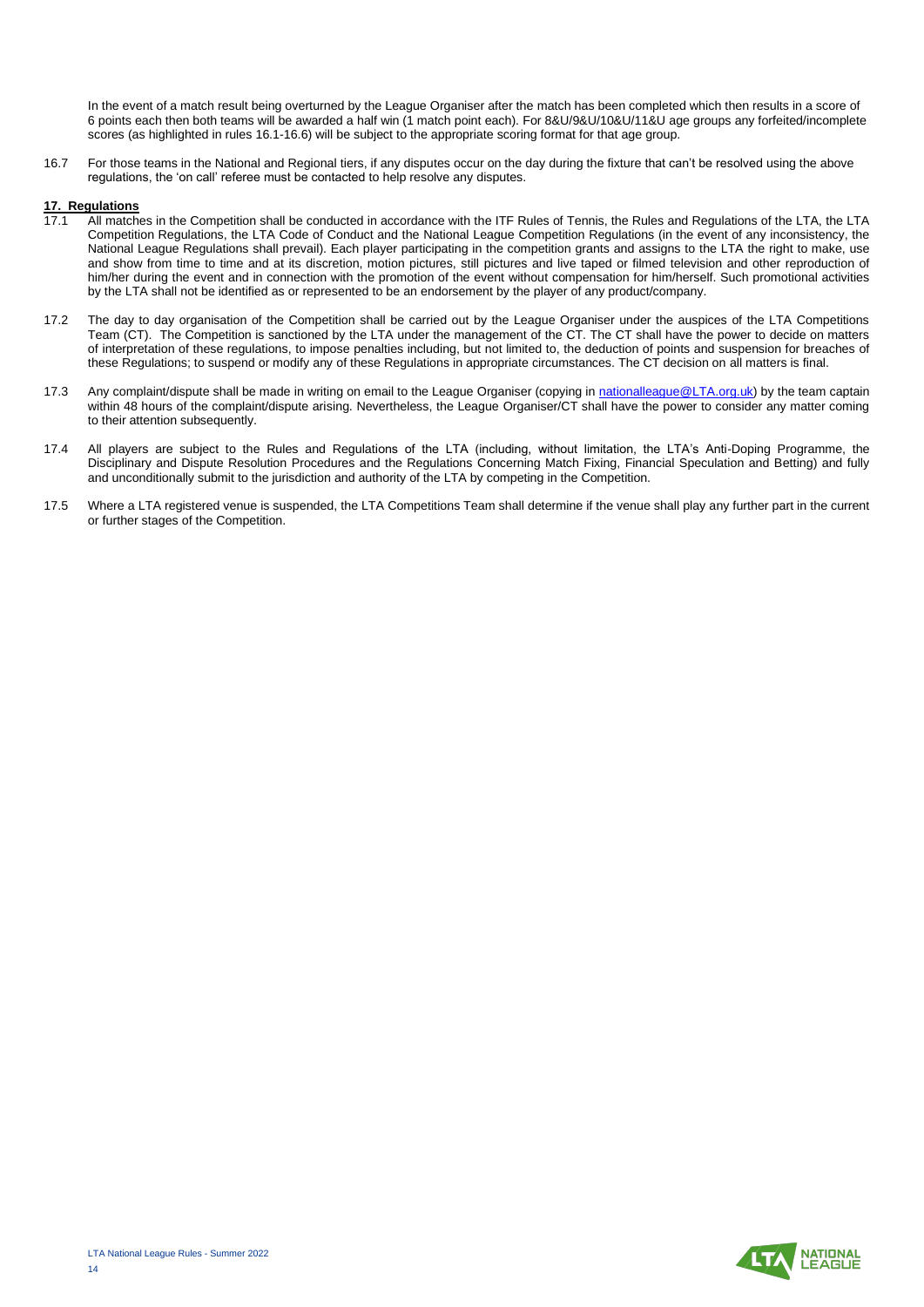# <span id="page-14-0"></span>**Senior Age Groups Rules**

# **18. Eligibility**

# **Venue Eligibility**

- 18.1 Entry to LTA National League Senior's ('the Competition') is open only to LTA registered venues, defined as Associates in Rule 28 of the LTA.
- 18.2 A venue that does not have its own courts and clubhouse may enter teams only if they have entered the competition in previous years and subject to the following conditions:
	- I. They are a LTA registered venue.
	- II. Each year, a nomadic club must nominate in writing to the Tournament Referee, the players it wishes to use in all teams in the events for that year before the date of their first match. A maximum of 6 players shall be nominated for each of the Men's and Women's teams and a maximum of 3 Men and 3 Women for a Mixed event. A player may only be nominated with his/her prior consent and must have been a member on 1 October in the year preceding the competition.
	- III. A player representing a venue must be able to prove bona fide membership of that venue.
	- IV. Any team not playing their home fixtures at the venue they entered with may be penalised by playing all matches away the following season.

# **Player Eligibility**

- 18.3 A player may represent
	- I. Different venues in different events but may not play for different clubs in the same age group.
	- II. Their venue in no more than 3 events over the finals weekend and must have played at least one match in that event prior to playing in the final.
- 18.4 All players must
	- I. Have a LTA Advantage membership number which links them to the venue they are competing for.
	- II. Have an LTA rating.
	- III. Be a member of the venue they are competing for as of 1 April 2022 and commit to representing that venue.
	- IV. The age which players shall achieve at any date in 2022 is the qualifying age for each event

18.5 Events and age categories are (A player must be aged 35+ or over):

- I. Men's 35, 45, 50, 55, 60, 65, 70, 75
- II. Women's 35, 40, 50, 60, 65, 70
- III. Mixed Junior (M45/W40), Senior (M55 / W50), Super Senior (M65 / W60) & Medley (M45 / W40)

# **19. Match Arrangements**<br>**19.1** Time and Dates

Time and Dates

The dates by which matches are to be played must be strictly observed throughout the competition. Within 10 days of receiving the draw the home team must make contact with the away team and offer 3 possible dates. Should the final play by date be offered there must be indoor courts available. The away team must accept one of the dates within 7 days. The 3 dates must include dates over at least two different weekends and there must be 8 clear days between the  $1<sup>st</sup>$  and  $3<sup>rd</sup>$  dates.

For successive rounds home advantage will be determined by the event organiser by reference to the venues of the previous matches played in the competition.

Dates should not be offered during the following periods unless agreed by both captains:

- I. World Championships, Super Seniors, Senior's and Young Seniors
- II. National Seniors Championships Clay and Grass courts
- III. European Inter Club Championships

#### Start Time

The latest start time for matches will be 1.00pm unless agreed otherwise by both captains.

It is not in the spirit of the tournament to concede walkovers. All matches should be played regardless of team strength or distance to be travelled. Any team unable to play on the pre-arranged finals day must concede at the semi- final stage.

The Home team will be responsible for organising refreshments (Covid-19 restrictions depending).

# 19.2 Court Surfaces

The home team shall provide 2 or 3 courts of the same surface.

# 19.3 Balls

The home team shall supply a minimum of 3 new ITF approved balls per court

#### 19.4 Match Format

Apart from the Over 35 Events, where there will be 2 singles and 3 doubles, a match will consist of 4 doubles rubbers. For the Over 35 singles matches, players must play in ITF World Tennis Number order

# 19.5 Team Format

A team shall consist of 4 players with the exception of events over the age of 65 where the maximum will be 5 players.

#### 19.6 Order of Play

Doubles only events

| Round 1 | Doubles 1 v 1      | Doubles $2 \vee 2$ |
|---------|--------------------|--------------------|
| Round 2 | Doubles $1 \vee 2$ | Doubles 2 v 1      |

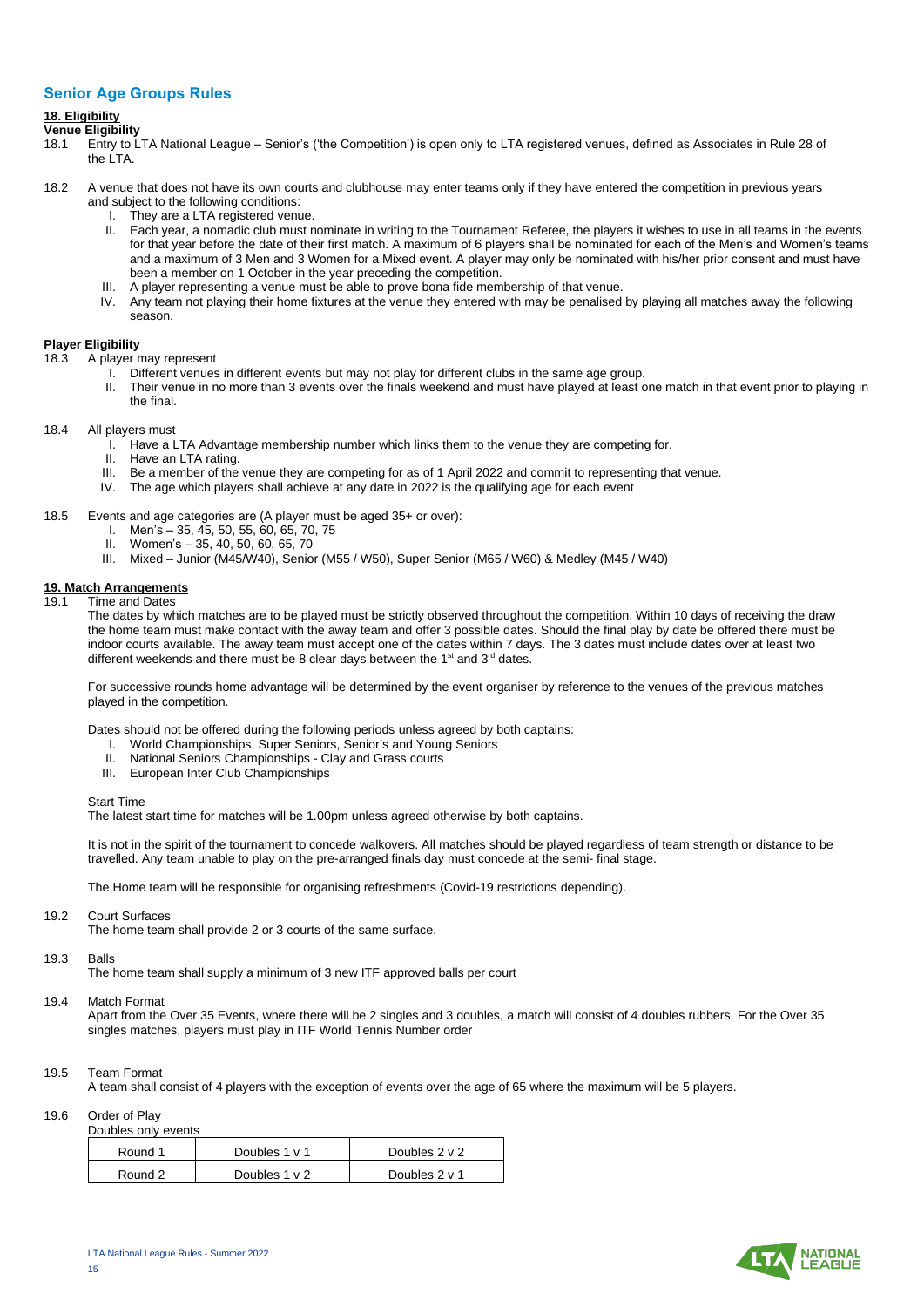Medley event

| Round 1 | Men's Doubles   | Women's Doubles |
|---------|-----------------|-----------------|
| Round 2 | Mixed Doubles 1 | Mixed Doubles 2 |
|         |                 |                 |

Over 35 events

| Round 1 | Sinales 1 v 1 | Singles $2 \vee 2$ | Doubles 2 v 2 |
|---------|---------------|--------------------|---------------|
| Round 2 | Doubles 2 v 1 | Doubles 1 y 2      |               |

#### 19.7 Match Scoring

Each rubber will consist of the best of 3 sets with a tie-beak at 6-6 in the first two sets. The 3<sup>rd</sup> set will consist of a Match Tie-break to 10 points (sudden death at 9-9)

#### 19.8 Match Result

- Each match shall be decided on the combined results of the singles (where appropriate) and doubles.
	- I. If rubbers tied the number of sets will decide
	- II. If sets are tied the number of games will decide<br>III. If games are tied the combined results of the first
	- III. If games are tied the combined results of the first two rubbers will decide first rubbers, then sets then games IV. If a tie still prevails then the result of the leading rubber i.e., 1st Pair v 1st Pair will decide t
	- If a tie still prevails then the result of the leading rubber i.e., 1st Pair v 1st Pair will decide the match.

Results should be entered online by the winning team within 48 hours. Event organisers should also be informed.

#### **20. Problem Solving Issues Late Arrival**

If a team arrives on court more than half an hour after the agreed starting time of a scheduled rubber, then the first set of that rubber with a score of 6-0 will be awarded to the other team. If the team arrives on court more than an hour after the agreed starting time of a scheduled rubber then that rubber will be awarded to the other team with a score of 6-0,6-0

#### 20.2 Inclement Weather

If inclement weather prevents the first round from being completed, then the match will be replayed at the venue selected by the away team provided that the original away team had travelled to the fixture. If not, the match will be replayed at the original venue by the scheduled end of the round, or by permission of the Event Organiser.

If the first round of a match has been fully completed and inclement weather prevents the whole match from being completed then the result will be obtained on the first round, first on rubbers, then sets, then games as before.

20.2 The Tournament Referee's decision is final. Any matters not covered in these Rules shall be resolved at the discretion of the Tournament Referee.

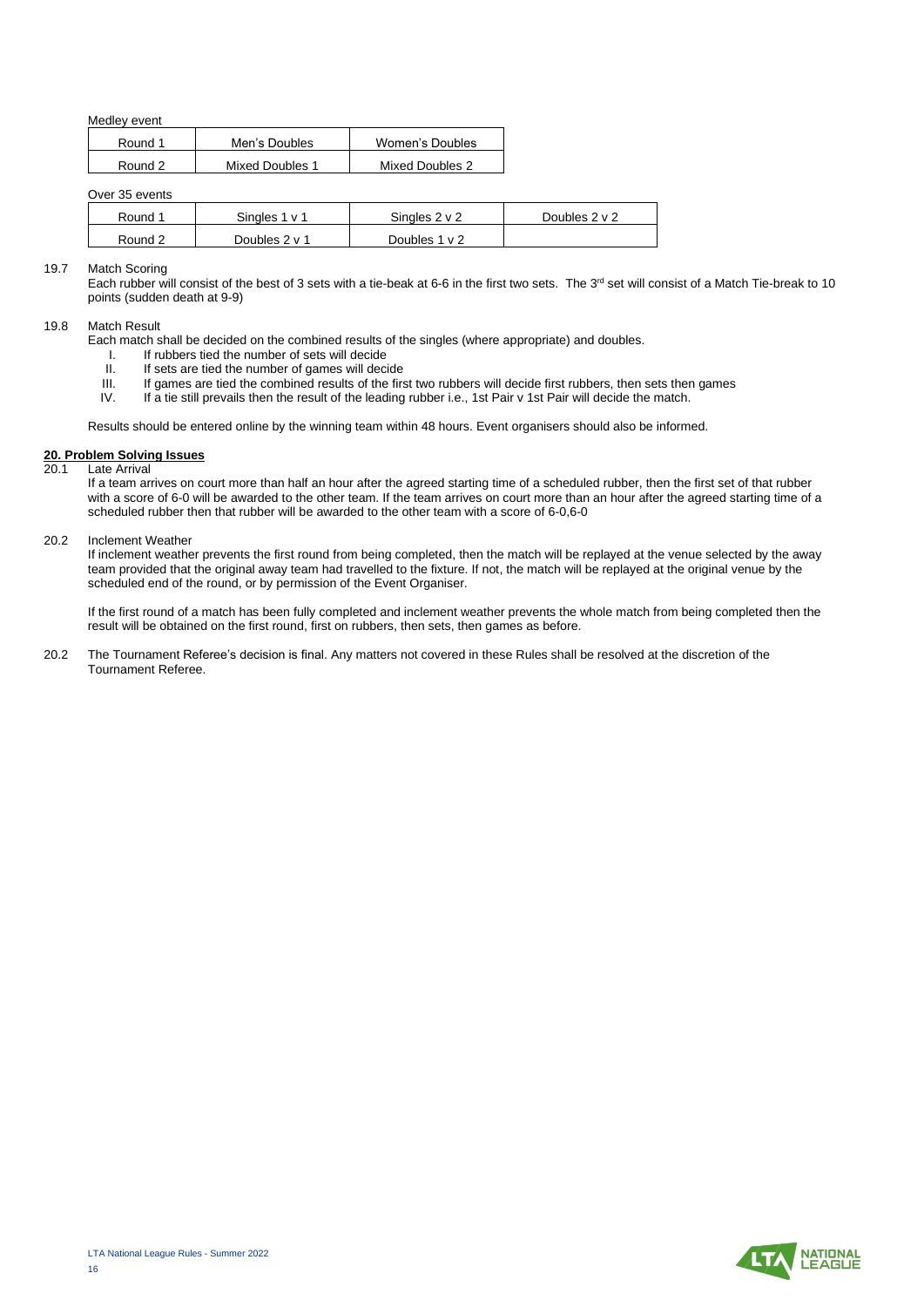# <span id="page-16-0"></span>**Padel Rules**

# **21. Eligibility**

# **Venue Eligibility**<br>21.1 **Entry to L**

21.1 Entry to LTA National League ('the Competition') is open only to LTA registered venues, defined as Associates in Rule 28 of the LTA.

#### **Team Eligibility**

21.2 Events: Men's & Women's

- 21.3 A venue may enter as many teams as it wishes, however, the LTA have the right to limit the number of teams a venue enters based on the location of regional draws if required. Should a venue register more than 2 teams, some of the teams may be required to travel to different areas for the Regional Playoffs. A maximum of 2-3 teams from the same venue would be recommended.
- 21.4 Where a venue has two or more teams in the event, a player may 'play up' on a maximum of one occasion without loss of eligibility in their lower team. Once a player has represented a higher team, they are no longer eligible to represent the lower team i.e., a player may not play down. In the case of a venue having two teams in the same division, players will only be able to play for the team they represent in their first match.

#### **Player Eligibility**

- 21.5 A player may only represent one venue in the National League competition.
- 21.6 All players must:
	- I. Have an LTA Advantage Membership number which links to the venue they are competing for.
		- II. Be a member of the venue they are competing for as of 1 May 2022 and commit to representing that venue.
- 21.7 Venues may be required to pre nominate their players at the point of entry which will be used for the purposes of team acceptance. Final player nominations must be submitted at the relevant time requested by the organisers.
- 21.8 A player may not compete for the same venue in both the Division 1 and Division 2 National Finals in the same year.

# **22. Competition Structure**

#### 22.1 Division 1

Comprises of the top ranked teams. The number of teams will depend on the entries received. As a guide around eight teams will be accepted into this division.

Teams will play directly to the National Finals or may need to compete in a Playoff match (dependent on entries received)

The teams qualified to the National Finals in the previous season are directly invited to participate in Division 1 the following year. Other entries may be accepted into Division 1 and will depend on player nominations received at the point of entry

#### 22.2 Division 2

Comprises of the Regional Playoffs and National Finals

The rest of the teams which haven't been allocated into Division 1 are directly allocated into Division 2. Teams will be allocated into regional groups trying to minimize the travelling hours for the play-off phase

The Regional Playoffs will take place at the various locations nationwide to be determined. Venues to be confirmed after the closing date. The winner of each regional group will progress to a final play-off match or directly through to the National Finals (to be confirmed by the league organiser)

Should the winner of the regional group refuse the invitation to the National Finals, the invitation will pass on to the next qualified within its regional group

The format of the Regional Playoff will depend on the number of teams in the regional group, which is to be confirmed once all registrations are received and accepted

The National Finals will invite between 4 and 8 teams, depending on the number of teams in the Regional groups, and the format of the finals will depend on the number of teams qualifying through

# 22.3 Promotion/Relegation

The bottom two teams from Division 1 will be relegated to Division 2 for the following year. The first two teams (Winner and Runner-up) of Division 2 will be promoted to compete in Division 1 the following year. Relegation process for Division 2 is yet to be determined upon possible creation of Division 3. This is subject to change and will be confirmed each year.

# **23. Match Arrangements**

#### 23.1 Time & Date

Fixtures are to be played on the fixed weekends and dates specified. For the Division 2 regional play offs, the LTA will appoint a host venue for a particular group. They will be responsible for welcoming the away teams and submitting final standings to the LTA. The LTA will cover the costs of the court hire and provide balls where required.

#### 23.2 Court Surfaces

The host team shall provide 2, 3 or 4 courts of the same surface. Where more than one court surface is used, the away team shall have the choice of court allocation.

#### 23.3 Balls